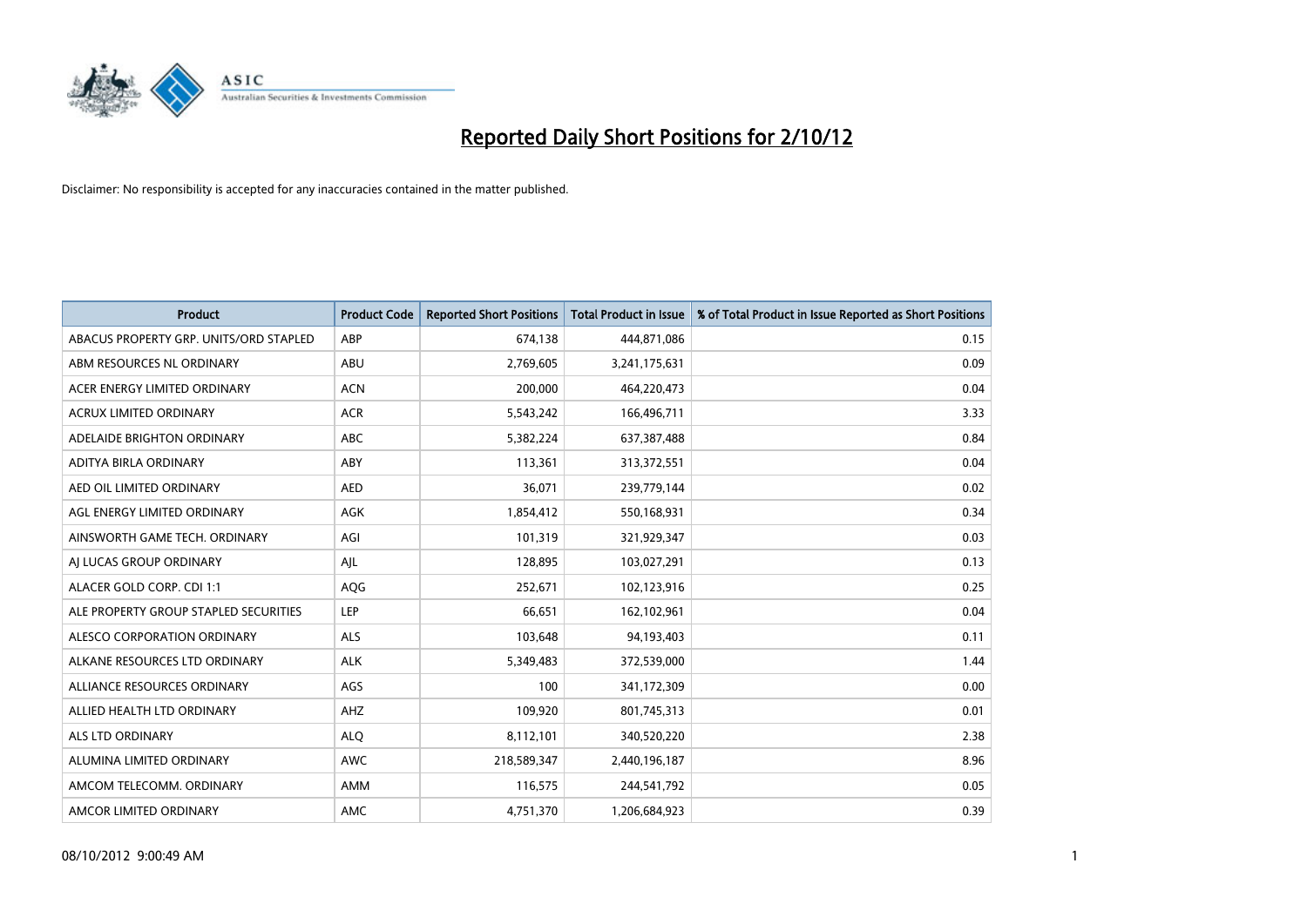

| <b>Product</b>                          | <b>Product Code</b> | <b>Reported Short Positions</b> | <b>Total Product in Issue</b> | % of Total Product in Issue Reported as Short Positions |
|-----------------------------------------|---------------------|---------------------------------|-------------------------------|---------------------------------------------------------|
| AMP LIMITED ORDINARY                    | AMP                 | 6,658,093                       | 2,894,931,180                 | 0.23                                                    |
| AMPELLA MINING ORDINARY                 | <b>AMX</b>          | 5,162,908                       | 246,800,493                   | 2.09                                                    |
| ANGLOGOLD ASHANTI CDI 5:1               | AGG                 | 1,000                           | 89,207,765                    | 0.00                                                    |
| ANSELL LIMITED ORDINARY                 | <b>ANN</b>          | 4,405,858                       | 130,745,985                   | 3.37                                                    |
| ANTARES ENERGY LTD ORDINARY             | <b>AZZ</b>          | 337,917                         | 257,000,000                   | 0.13                                                    |
| ANTISENSE THERAPEUT, ORDINARY           | <b>ANP</b>          | 148,450                         | 1,437,954,566                 | 0.01                                                    |
| ANZ BANKING GRP LTD ORDINARY            | <b>ANZ</b>          | 10,173,316                      | 2,717,324,826                 | 0.37                                                    |
| APA GROUP STAPLED SECURITIES            | <b>APA</b>          | 39,424,689                      | 651,633,068                   | 6.05                                                    |
| APN NEWS & MEDIA ORDINARY               | <b>APN</b>          | 13,627,223                      | 661,526,586                   | 2.06                                                    |
| AQUARIUS PLATINUM. ORDINARY             | <b>AOP</b>          | 16,475,558                      | 472,851,336                   | 3.48                                                    |
| AQUILA RESOURCES ORDINARY               | <b>AQA</b>          | 7,741,672                       | 411,804,442                   | 1.88                                                    |
| ARAFURA RESOURCE LTD ORDINARY           | <b>ARU</b>          | 5,101,403                       | 396,004,144                   | 1.29                                                    |
| ARB CORPORATION ORDINARY                | <b>ARP</b>          | 61,002                          | 72,481,302                    | 0.08                                                    |
| ARDENT LEISURE GROUP STAPLED SECURITIES | AAD                 | 347,431                         | 380, 315, 114                 | 0.09                                                    |
| ARISTOCRAT LEISURE ORDINARY             | <b>ALL</b>          | 20,461,138                      | 550,502,889                   | 3.72                                                    |
| ARRIUM LTD ORDINARY                     | ARI                 | 23,390,473                      | 1,345,665,626                 | 1.74                                                    |
| ASCIANO LIMITED ORDINARY                | <b>AIO</b>          | 8,534,636                       | 975,385,664                   | 0.88                                                    |
| ASG GROUP LIMITED ORDINARY              | <b>ASZ</b>          | 854,824                         | 177, 187, 512                 | 0.48                                                    |
| ASPEN GROUP ORD/UNITS STAPLED           | <b>APZ</b>          | 6,609,282                       | 600,507,326                   | 1.10                                                    |
| ASPIRE MINING LTD ORDINARY              | <b>AKM</b>          | 270,212                         | 620,594,556                   | 0.04                                                    |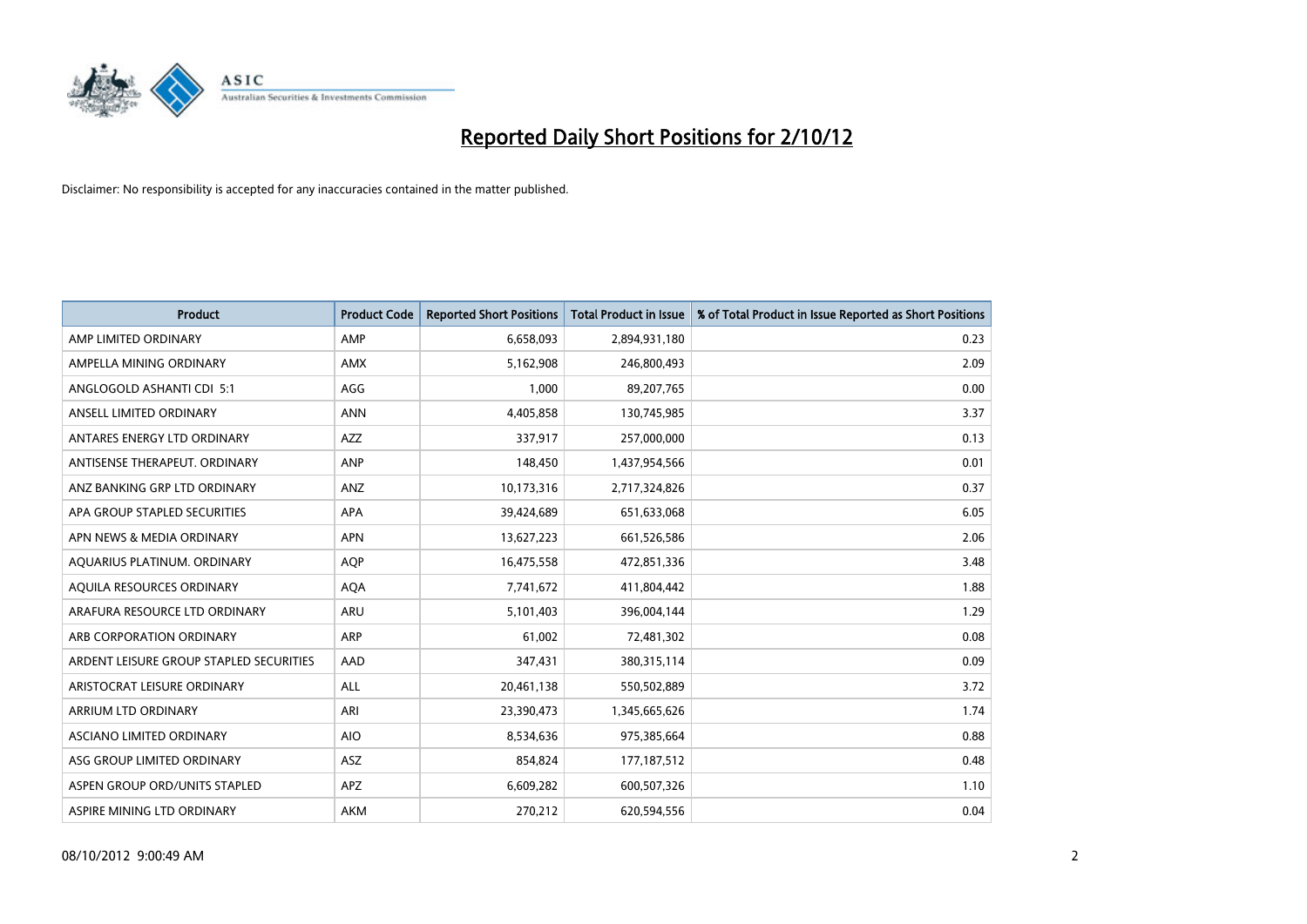

| <b>Product</b>                          | <b>Product Code</b> | <b>Reported Short Positions</b> | <b>Total Product in Issue</b> | % of Total Product in Issue Reported as Short Positions |
|-----------------------------------------|---------------------|---------------------------------|-------------------------------|---------------------------------------------------------|
| ASTRO JAP PROP GROUP STAPLED SECURITIES | AJA                 | 3,990                           | 58,445,002                    | 0.01                                                    |
| ASX LIMITED ORDINARY                    | ASX                 | 3,424,623                       | 175,136,729                   | 1.96                                                    |
| ATLAS IRON LIMITED ORDINARY             | AGO                 | 12,866,451                      | 904,580,993                   | 1.42                                                    |
| AURORA OIL & GAS ORDINARY               | <b>AUT</b>          | 7,210,831                       | 447,885,778                   | 1.61                                                    |
| AUSDRILL LIMITED ORDINARY               | <b>ASL</b>          | 10,983,608                      | 304,697,288                   | 3.60                                                    |
| AUSENCO LIMITED ORDINARY                | AAX                 | 653,942                         | 123,872,665                   | 0.53                                                    |
| AUSGOLD LIMITED ORDINARY                | <b>AUC</b>          | 50,000                          | 153,882,750                   | 0.03                                                    |
| AUSTAL LIMITED ORDINARY                 | ASB                 | 140,020                         | 188,193,007                   | 0.07                                                    |
| AUSTIN ENGINEERING ORDINARY             | <b>ANG</b>          | 256,776                         | 72,314,403                    | 0.36                                                    |
| AUSTRALAND PROPERTY STAPLED SECURITY    | <b>ALZ</b>          | 499,666                         | 576,846,597                   | 0.09                                                    |
| AUSTRALIAN AGRICULT. ORDINARY           | AAC                 | 400,026                         | 312,905,085                   | 0.13                                                    |
| AUSTRALIAN INFRASTR, UNITS/ORDINARY     | <b>AIX</b>          | 2,832,302                       | 620,733,944                   | 0.46                                                    |
| AUSTRALIAN PHARM. ORDINARY              | API                 | 216,987                         | 488,115,883                   | 0.04                                                    |
| AUTOMOTIVE HOLDINGS ORDINARY            | <b>AHE</b>          | 78,602                          | 260,579,682                   | 0.03                                                    |
| AVIENNINGS LIMITED ORDINARY             | <b>AVI</b>          | 175,001                         | 274,588,694                   | 0.06                                                    |
| AWE LIMITED ORDINARY                    | <b>AWE</b>          | 2,511,758                       | 521,871,941                   | 0.48                                                    |
| AZIMUTH RES LTD ORDINARY                | AZH                 | 995,932                         | 418,911,161                   | 0.24                                                    |
| BANDANNA ENERGY ORDINARY                | <b>BND</b>          | 6,736,998                       | 528,481,199                   | 1.27                                                    |
| BANK OF QUEENSLAND. ORDINARY            | <b>BOQ</b>          | 8,522,368                       | 308,797,224                   | 2.76                                                    |
| <b>BANNERMAN RESOURCES ORDINARY</b>     | <b>BMN</b>          | 10,000                          | 302,069,772                   | 0.00                                                    |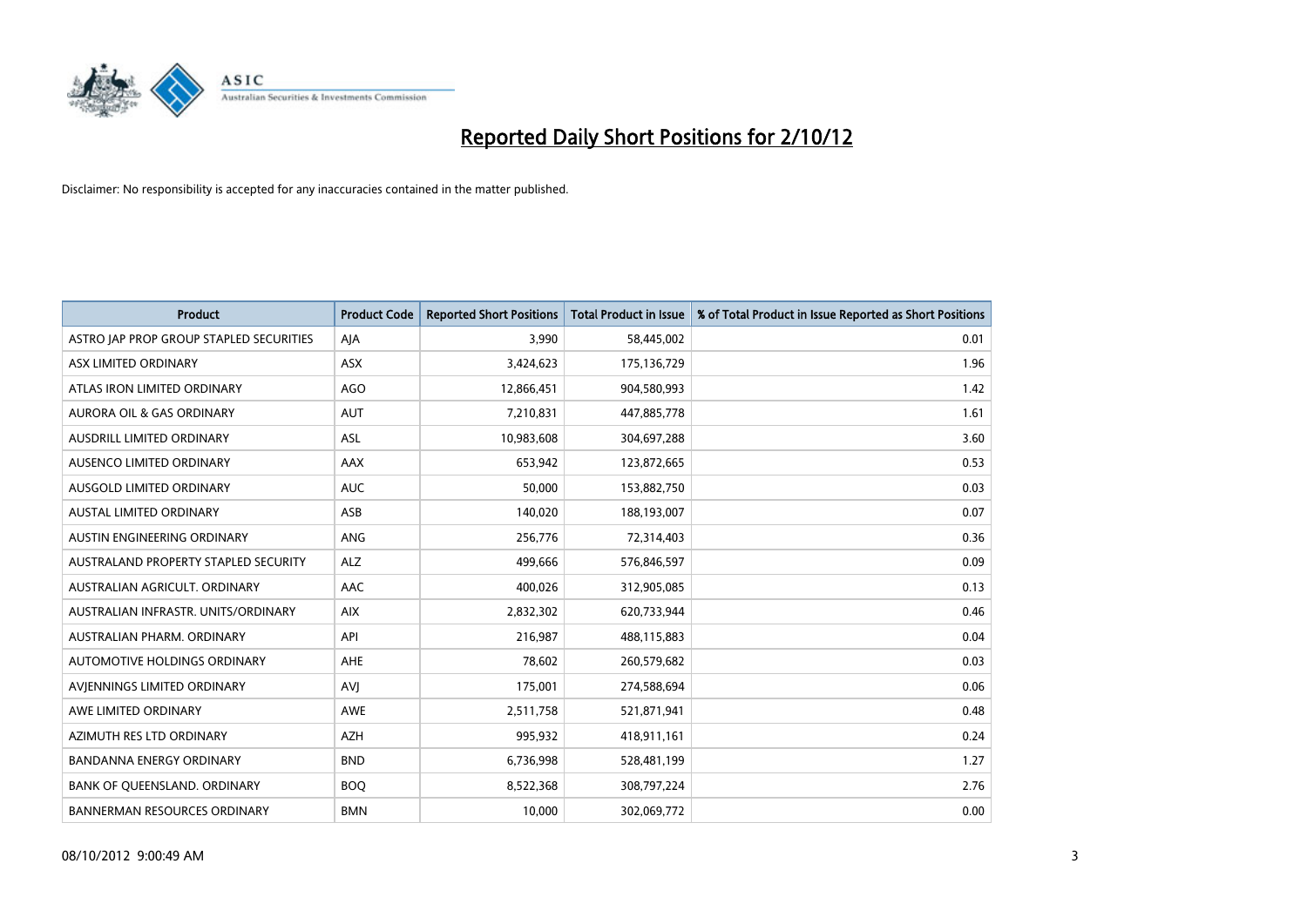

| <b>Product</b>                       | <b>Product Code</b> | <b>Reported Short Positions</b> | <b>Total Product in Issue</b> | % of Total Product in Issue Reported as Short Positions |
|--------------------------------------|---------------------|---------------------------------|-------------------------------|---------------------------------------------------------|
| <b>BASE RES LIMITED ORDINARY</b>     | <b>BSE</b>          | 936,069                         | 460,440,029                   | 0.20                                                    |
| <b>BATHURST RESOURCES ORDINARY</b>   | <b>BTU</b>          | 41,814,293                      | 696,747,997                   | 6.00                                                    |
| <b>BC IRON LIMITED ORDINARY</b>      | <b>BCI</b>          | 29,796                          | 103,861,000                   | 0.03                                                    |
| BEACH ENERGY LIMITED ORDINARY        | <b>BPT</b>          | 26,220,656                      | 1,262,940,447                 | 2.08                                                    |
| BEADELL RESOURCE LTD ORDINARY        | <b>BDR</b>          | 15,196,545                      | 724,704,752                   | 2.10                                                    |
| BENDIGO AND ADELAIDE ORDINARY        | <b>BEN</b>          | 9,156,778                       | 396,683,741                   | 2.31                                                    |
| BERKELEY RESOURCES ORDINARY          | <b>BKY</b>          | 179,246                         | 179,393,273                   | 0.10                                                    |
| <b>BHP BILLITON LIMITED ORDINARY</b> | <b>BHP</b>          | 9,617,797                       | 3,211,691,105                 | 0.30                                                    |
| <b>BILLABONG ORDINARY</b>            | <b>BBG</b>          | 1,384,107                       | 478,944,292                   | 0.29                                                    |
| <b>BIOTA HOLDINGS ORDINARY</b>       | <b>BTA</b>          | 779,397                         | 182,763,651                   | 0.43                                                    |
| <b>BLACKTHORN RESOURCES ORDINARY</b> | <b>BTR</b>          | 232,616                         | 164,285,950                   | 0.14                                                    |
| <b>BLUESCOPE STEEL LTD ORDINARY</b>  | <b>BSL</b>          | 18,490,556                      | 3,349,185,247                 | 0.55                                                    |
| <b>BOART LONGYEAR ORDINARY</b>       | <b>BLY</b>          | 5,921,906                       | 461,163,412                   | 1.28                                                    |
| <b>BOOM LOGISTICS ORDINARY</b>       | <b>BOL</b>          | 8,424                           | 468,663,585                   | 0.00                                                    |
| BORAL LIMITED, ORDINARY              | <b>BLD</b>          | 44,540,091                      | 766,235,816                   | 5.81                                                    |
| BRADKEN LIMITED ORDINARY             | <b>BKN</b>          | 5,461,862                       | 169,240,662                   | 3.23                                                    |
| <b>BRAMBLES LIMITED ORDINARY</b>     | <b>BXB</b>          | 5,466,304                       | 1,555,204,787                 | 0.35                                                    |
| BREVILLE GROUP LTD ORDINARY          | <b>BRG</b>          | 471                             | 130,095,322                   | 0.00                                                    |
| <b>BRICKWORKS LIMITED ORDINARY</b>   | <b>BKW</b>          | 10,087                          | 147,567,333                   | 0.01                                                    |
| BT INVESTMENT MNGMNT ORDINARY        | <b>BTT</b>          | 380,811                         | 267,906,977                   | 0.14                                                    |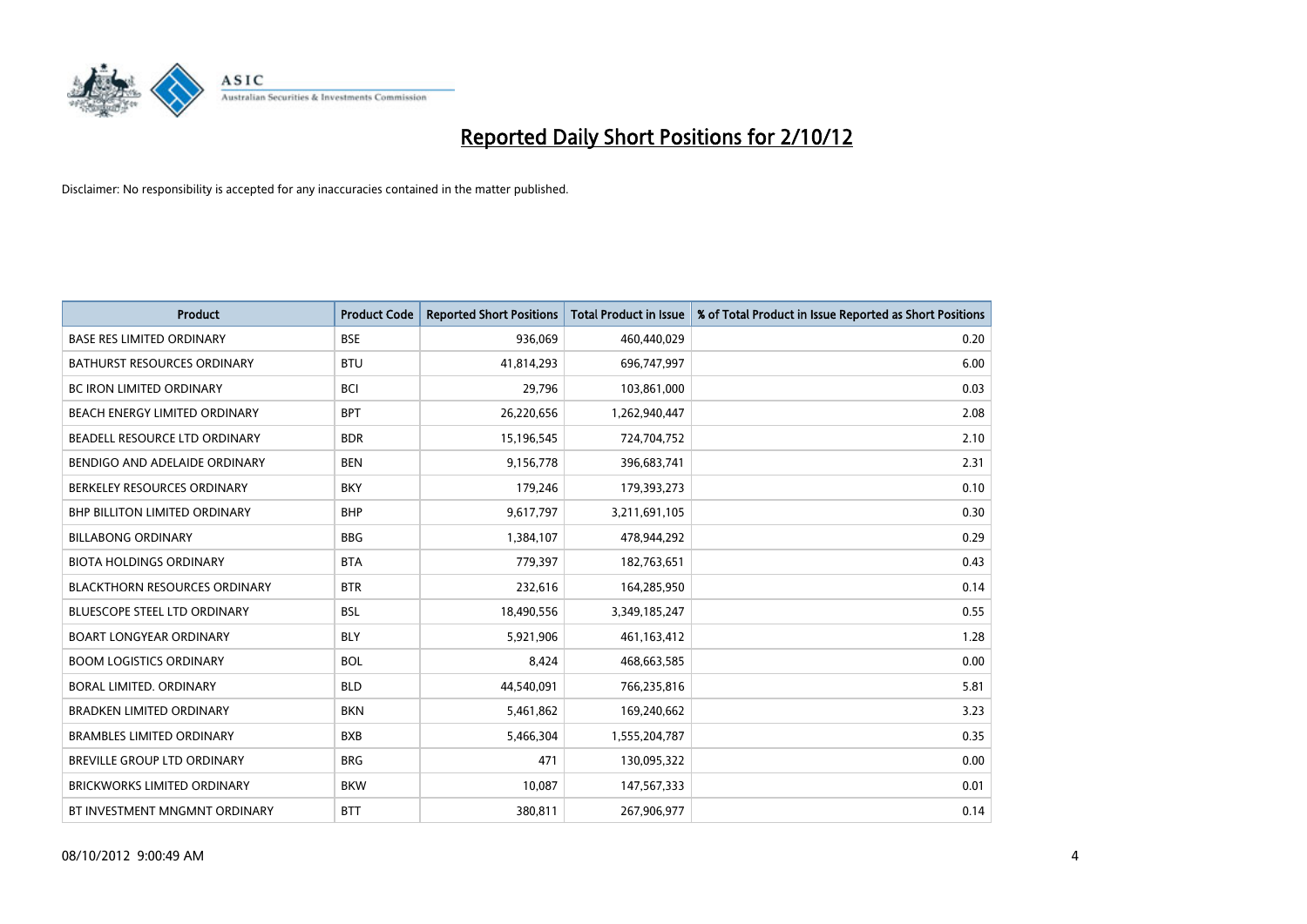

| <b>Product</b>                          | <b>Product Code</b> | <b>Reported Short Positions</b> | <b>Total Product in Issue</b> | % of Total Product in Issue Reported as Short Positions |
|-----------------------------------------|---------------------|---------------------------------|-------------------------------|---------------------------------------------------------|
| <b>BUCCANEER ENERGY LTD ORDINARY</b>    | <b>BCC</b>          | 3,300,662                       | 1,321,445,371                 | 0.25                                                    |
| <b>BURU ENERGY ORDINARY</b>             | <b>BRU</b>          | 10,866,361                      | 251,032,144                   | 4.33                                                    |
| <b>BWP TRUST ORDINARY UNITS</b>         | <b>BWP</b>          | 4,698,111                       | 533,645,790                   | 0.88                                                    |
| CABCHARGE AUSTRALIA ORDINARY            | CAB                 | 5,061,893                       | 120,430,683                   | 4.20                                                    |
| <b>CALIBRE GROUP LTD ORDINARY</b>       | <b>CGH</b>          | 252,799                         | 293,192,506                   | 0.09                                                    |
| CALTEX AUSTRALIA ORDINARY               | <b>CTX</b>          | 3,660,826                       | 270,000,000                   | 1.36                                                    |
| CAPE LAMBERT RES LTD ORDINARY           | <b>CFE</b>          | 546.889                         | 689,108,792                   | 0.08                                                    |
| CARABELLA RES LTD ORDINARY              | <b>CLR</b>          | 164,405                         | 133,642,797                   | 0.12                                                    |
| <b>CARBON ENERGY ORDINARY</b>           | <b>CNX</b>          | 48,071                          | 776,306,566                   | 0.01                                                    |
| <b>CARDNO LIMITED ORDINARY</b>          | CDD                 | 2,405,965                       | 138,578,044                   | 1.74                                                    |
| CARNARVON PETROLEUM ORDINARY            | <b>CVN</b>          | 3,728,101                       | 694,644,634                   | 0.54                                                    |
| CARSALES.COM LTD ORDINARY               | <b>CRZ</b>          | 14,791,647                      | 235,089,159                   | 6.29                                                    |
| CENTRO RETAIL AUST ORD/UNIT STAPLED SEC | <b>CRF</b>          | 17,941,529                      | 1,427,391,696                 | 1.26                                                    |
| <b>CERAMIC FUEL CELLS ORDINARY</b>      | <b>CFU</b>          | 5,464                           | 1,558,731,320                 | 0.00                                                    |
| CFS RETAIL TRUST GRP STAPLED SECURITIES | <b>CFX</b>          | 51,778,432                      | 2,828,495,659                 | 1.83                                                    |
| CGA MINING LIMITED ORDINARY             | <b>CGX</b>          | 39,346                          | 337,865,726                   | 0.01                                                    |
| CHALLENGER DIV.PRO. STAPLED UNITS       | <b>CDI</b>          | 17,296                          | 214,101,013                   | 0.01                                                    |
| CHALLENGER INFRAST. STAPLED UNITS       | <b>CIF</b>          | 598,964                         | 316,223,785                   | 0.19                                                    |
| <b>CHALLENGER LIMITED ORDINARY</b>      | <b>CGF</b>          | 9,286,506                       | 544,652,710                   | 1.71                                                    |
| CHARTER HALL GROUP STAPLED US PROHIBIT. | <b>CHC</b>          | 340.770                         | 298.684.347                   | 0.11                                                    |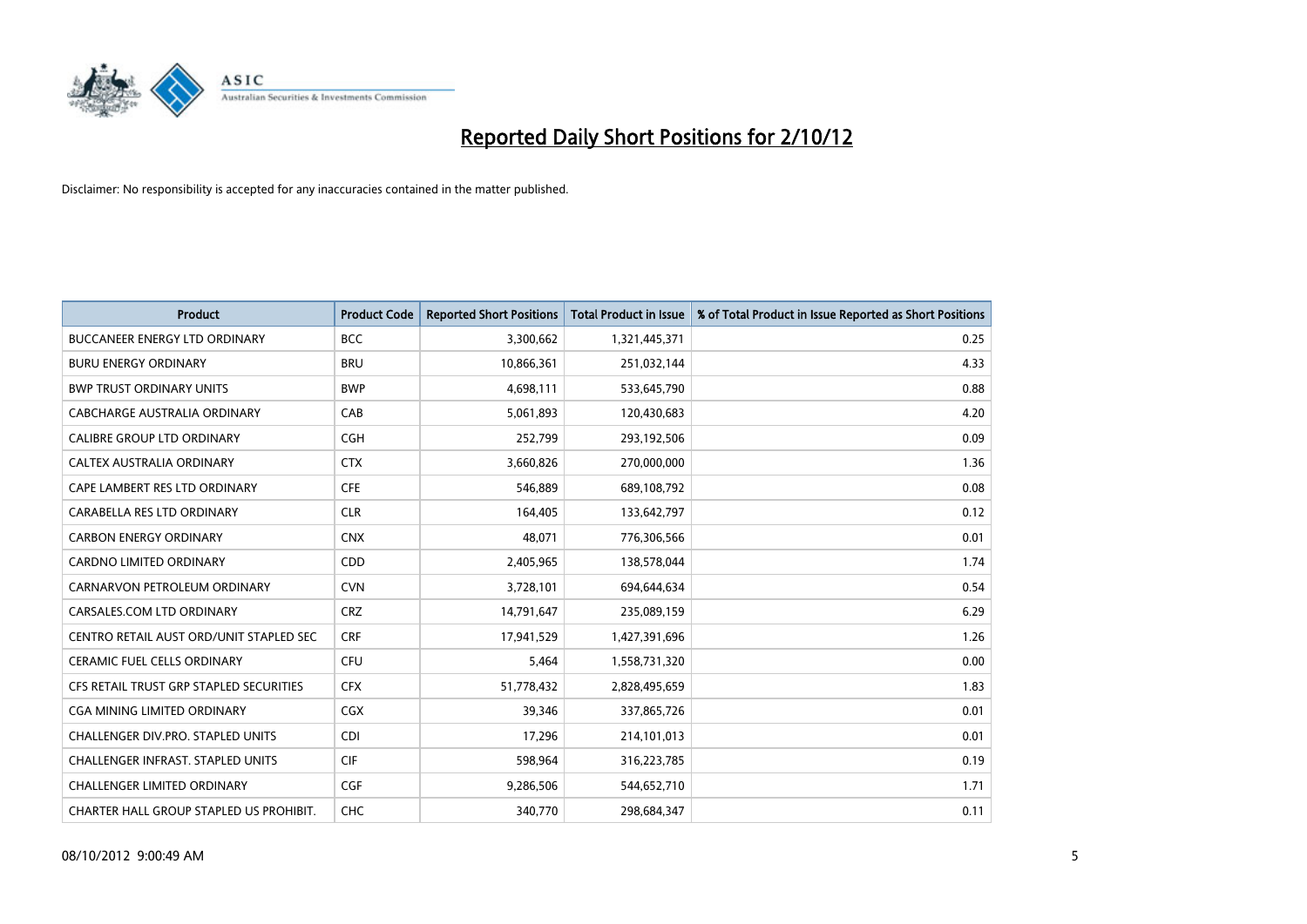

| <b>Product</b>                          | <b>Product Code</b> | <b>Reported Short Positions</b> | <b>Total Product in Issue</b> | % of Total Product in Issue Reported as Short Positions |
|-----------------------------------------|---------------------|---------------------------------|-------------------------------|---------------------------------------------------------|
| <b>CHARTER HALL RETAIL UNITS</b>        | <b>COR</b>          | 728,927                         | 299,628,571                   | 0.24                                                    |
| <b>CHORUS LIMITED ORDINARY</b>          | <b>CNU</b>          | 968,950                         | 385,082,123                   | 0.25                                                    |
| CITIGOLD CORP LTD ORDINARY              | <b>CTO</b>          | 1,055,317                       | 1,238,622,051                 | 0.09                                                    |
| <b>CLOUGH LIMITED ORDINARY</b>          | <b>CLO</b>          | 173,038                         | 773,989,006                   | 0.02                                                    |
| <b>CNPR GRP UNITS/ORD STAPLED</b>       | <b>CNP</b>          | 2,537                           | 972,414,514                   | 0.00                                                    |
| COAL OF AFRICA LTD ORDINARY             | <b>CZA</b>          | 45,974                          | 800,951,034                   | 0.01                                                    |
| <b>COALSPUR MINES LTD ORDINARY</b>      | <b>CPL</b>          | 12,711,717                      | 620,729,899                   | 2.05                                                    |
| COBAR CONSOLIDATED ORDINARY             | CCU                 | 20,791                          | 230,908,871                   | 0.01                                                    |
| COCA-COLA AMATIL ORDINARY               | <b>CCL</b>          | 4,453,706                       | 761,319,007                   | 0.58                                                    |
| <b>COCHLEAR LIMITED ORDINARY</b>        | <b>COH</b>          | 4,740,661                       | 56,972,605                    | 8.32                                                    |
| COCKATOO COAL ORDINARY                  | <b>COK</b>          | 14,097,587                      | 1,016,746,908                 | 1.39                                                    |
| <b>COLLINS FOODS LTD ORDINARY</b>       | <b>CKF</b>          | 23,670                          | 93,000,003                    | 0.03                                                    |
| COMMONWEALTH BANK, ORDINARY             | <b>CBA</b>          | 17,038,520                      | 1,592,154,780                 | 1.07                                                    |
| <b>COMMONWEALTH PROP ORDINARY UNITS</b> | <b>CPA</b>          | 17,142,909                      | 2,347,003,413                 | 0.73                                                    |
| <b>COMPASS RESOURCES ORDINARY</b>       | <b>CMR</b>          | 7,472                           | 1,403,744,100                 | 0.00                                                    |
| COMPUTERSHARE LTD ORDINARY              | <b>CPU</b>          | 8,005,762                       | 555,664,059                   | 1.44                                                    |
| CONSOLIDATED MEDIA. ORDINARY            | <b>CMI</b>          | 72,099                          | 561,834,996                   | 0.01                                                    |
| CONTINENTAL COAL LTD ORDINARY           | CCC                 | 983                             | 445,894,046                   | 0.00                                                    |
| <b>COOPER ENERGY LTD ORDINARY</b>       | <b>COE</b>          | 685,032                         | 328,694,257                   | 0.21                                                    |
| <b>CREDIT CORP GROUP ORDINARY</b>       | <b>CCP</b>          | 42,422                          | 45,612,704                    | 0.09                                                    |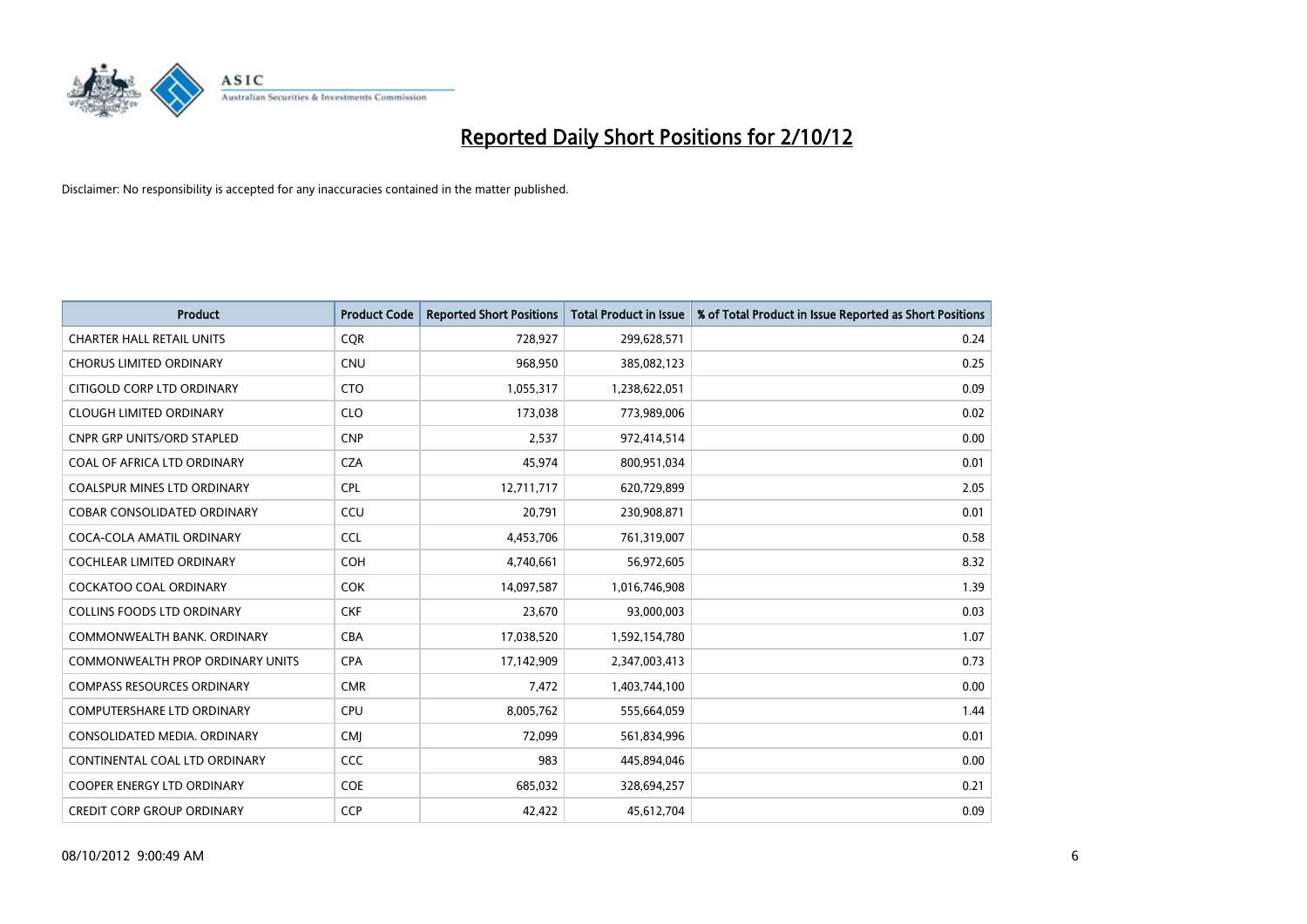

| <b>Product</b>                          | <b>Product Code</b> | <b>Reported Short Positions</b> | <b>Total Product in Issue</b> | % of Total Product in Issue Reported as Short Positions |
|-----------------------------------------|---------------------|---------------------------------|-------------------------------|---------------------------------------------------------|
| <b>CROMWELL PROP STAPLED SECURITIES</b> | <b>CMW</b>          | 106,382                         | 1,172,863,454                 | 0.01                                                    |
| CROWN LIMITED ORDINARY                  | <b>CWN</b>          | 7,903,182                       | 728,394,185                   | 1.09                                                    |
| <b>CSG LIMITED ORDINARY</b>             | CSV                 | 848,053                         | 282,567,499                   | 0.30                                                    |
| <b>CSL LIMITED ORDINARY</b>             | <b>CSL</b>          | 3,572,088                       | 505,283,826                   | 0.71                                                    |
| <b>CSR LIMITED ORDINARY</b>             | <b>CSR</b>          | 44,127,036                      | 506,000,315                   | 8.72                                                    |
| <b>CUDECO LIMITED ORDINARY</b>          | CDU                 | 4,967,491                       | 188,183,961                   | 2.64                                                    |
| <b>CUE ENERGY RESOURCE ORDINARY</b>     | <b>CUE</b>          | 24,777                          | 698,119,720                   | 0.00                                                    |
| DART ENERGY LTD ORDINARY                | <b>DTE</b>          | 16,298,275                      | 769,340,406                   | 2.12                                                    |
| DAVID JONES LIMITED ORDINARY            | <b>DIS</b>          | 52,440,575                      | 528,655,600                   | 9.92                                                    |
| DECMIL GROUP LIMITED ORDINARY           | <b>DCG</b>          | 912,013                         | 167, 567, 757                 | 0.54                                                    |
| DEXUS PROPERTY GROUP STAPLED UNITS      | <b>DXS</b>          | 10,131,153                      | 4,839,024,176                 | 0.21                                                    |
| DISCOVERY METALS LTD ORDINARY           | <b>DML</b>          | 12,982,884                      | 484,771,941                   | 2.68                                                    |
| DOMINO PIZZA ENTERPR ORDINARY           | <b>DMP</b>          | 296,464                         | 70,092,674                    | 0.42                                                    |
| DORAY MINERALS LTD ORDINARY             | <b>DRM</b>          | 179,107                         | 81,626,525                    | 0.22                                                    |
| DOWNER EDI LIMITED ORDINARY             | <b>DOW</b>          | 9,167,270                       | 429,100,296                   | 2.14                                                    |
| DRILLSEARCH ENERGY ORDINARY             | <b>DLS</b>          | 2,915,824                       | 386,468,803                   | 0.75                                                    |
| DUET GROUP STAPLED US PROHIBIT.         | <b>DUE</b>          | 6,278,206                       | 1,116,638,606                 | 0.56                                                    |
| DULUXGROUP LIMITED ORDINARY             | <b>DLX</b>          | 8,932,467                       | 368,984,902                   | 2.42                                                    |
| <b>DWS LTD ORDINARY</b>                 | <b>DWS</b>          |                                 | 132,362,763                   | 0.00                                                    |
| ECHO ENTERTAINMENT ORDINARY             | <b>EGP</b>          | 13,376,316                      | 825,672,730                   | 1.62                                                    |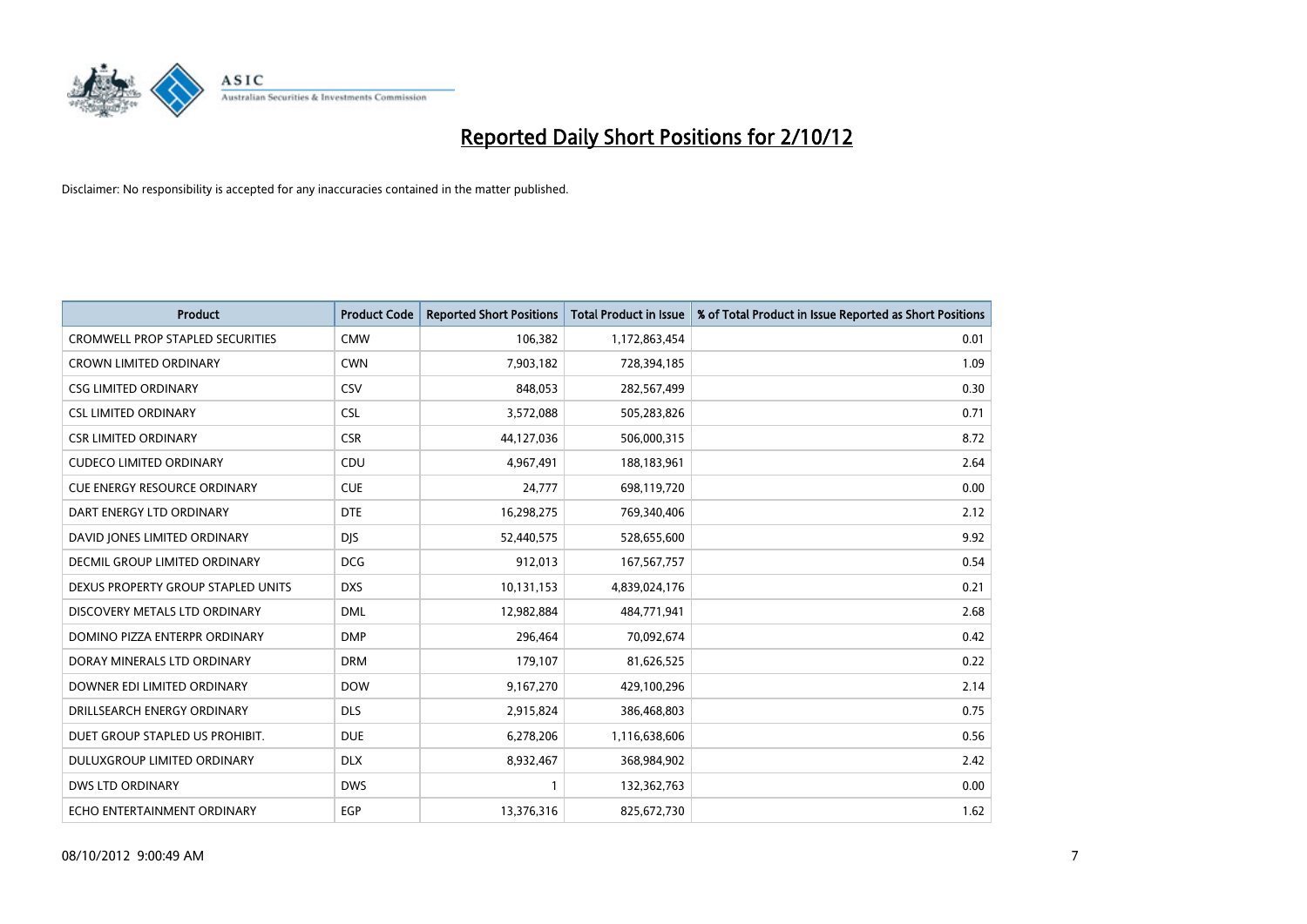

| <b>Product</b>                        | <b>Product Code</b> | <b>Reported Short Positions</b> | <b>Total Product in Issue</b> | % of Total Product in Issue Reported as Short Positions |
|---------------------------------------|---------------------|---------------------------------|-------------------------------|---------------------------------------------------------|
| <b>ELDERS LIMITED ORDINARY</b>        | <b>ELD</b>          | 17,956,823                      | 448,598,480                   | 4.00                                                    |
| ELEMENTAL MINERALS ORDINARY           | <b>ELM</b>          | 161,361                         | 243,614,280                   | 0.07                                                    |
| ELEMENTOS LIMITED ORDINARY            | <b>ELT</b>          | 16                              | 82,383,526                    | 0.00                                                    |
| <b>EMECO HOLDINGS ORDINARY</b>        | <b>EHL</b>          | 4,847,606                       | 631,237,586                   | 0.77                                                    |
| <b>ENDEAVOUR MIN CORP CDI 1:1</b>     | <b>EVR</b>          | 179,811                         | 119,771,509                   | 0.15                                                    |
| <b>ENERGY RESOURCES ORDINARY 'A'</b>  | <b>ERA</b>          | 6,852,721                       | 517,725,062                   | 1.32                                                    |
| ENERGY WORLD CORPOR, ORDINARY         | <b>EWC</b>          | 20,864,565                      | 1,734,166,672                 | 1.20                                                    |
| <b>ENTERPRISE METALS ORDINARY</b>     | <b>ENT</b>          | 51,366                          | 213,220,776                   | 0.02                                                    |
| <b>ENVESTRA LIMITED ORDINARY</b>      | <b>ENV</b>          | 17,074,046                      | 1,572,392,111                 | 1.09                                                    |
| EQUATORIAL RES LTD ORDINARY           | EQX                 | 46,550                          | 117,235,353                   | 0.04                                                    |
| EVOLUTION MINING LTD ORDINARY         | <b>EVN</b>          | 1,423,822                       | 707,605,713                   | 0.20                                                    |
| FAIRFAX MEDIA LTD ORDINARY            | <b>FXI</b>          | 301,971,566                     | 2,351,955,725                 | 12.84                                                   |
| FAR LTD ORDINARY                      | <b>FAR</b>          | 21,000,000                      | 2,499,846,742                 | 0.84                                                    |
| FISHER & PAYKEL APP. ORDINARY         | <b>FPA</b>          | 250,000                         | 724,235,162                   | 0.03                                                    |
| FISHER & PAYKEL H. ORDINARY           | <b>FPH</b>          | 34,877                          | 538,087,084                   | 0.01                                                    |
| FKP PROPERTY GROUP STAPLED SECURITIES | <b>FKP</b>          | 76,299,227                      | 2,251,016,386                 | 3.39                                                    |
| FLEETWOOD CORP ORDINARY               | <b>FWD</b>          | 1,246,458                       | 59,304,823                    | 2.10                                                    |
| FLETCHER BUILDING ORDINARY            | <b>FBU</b>          | 10,603,216                      | 682,866,936                   | 1.55                                                    |
| <b>FLEXIGROUP LIMITED ORDINARY</b>    | <b>FXL</b>          | 182,763                         | 286,723,056                   | 0.06                                                    |
| FLIGHT CENTRE ORDINARY                | <b>FLT</b>          | 13,391,277                      | 100,149,257                   | 13.37                                                   |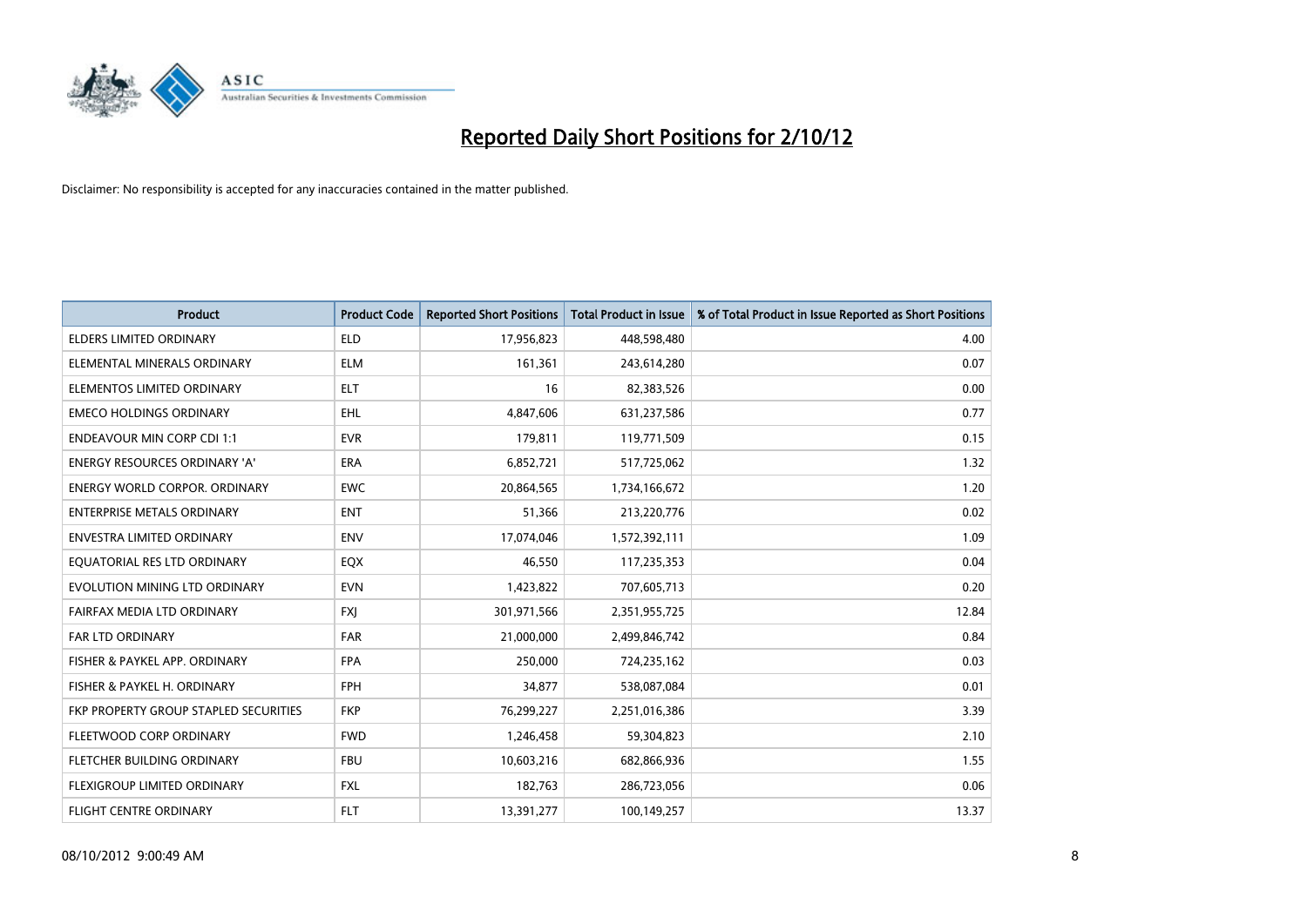

| <b>Product</b>                            | <b>Product Code</b> | <b>Reported Short Positions</b> | <b>Total Product in Issue</b> | % of Total Product in Issue Reported as Short Positions |
|-------------------------------------------|---------------------|---------------------------------|-------------------------------|---------------------------------------------------------|
| FLINDERS MINES LTD ORDINARY               | <b>FMS</b>          | 977,913                         | 1,821,300,404                 | 0.05                                                    |
| FORGE GROUP LIMITED ORDINARY              | FGE                 | 538,652                         | 86,169,014                    | 0.63                                                    |
| FORTESCUE METALS GRP ORDINARY             | <b>FMG</b>          | 213,791,664                     | 3,113,798,659                 | 6.87                                                    |
| <b>G.U.D. HOLDINGS ORDINARY</b>           | GUD                 | 1,241,430                       | 71,341,319                    | 1.74                                                    |
| <b>G8 EDUCATION LIMITED ORDINARY</b>      | <b>GEM</b>          | 596,311                         | 205,303,926                   | 0.29                                                    |
| <b>GALAXY RESOURCES ORDINARY</b>          | <b>GXY</b>          | 5,364,213                       | 506,359,341                   | 1.06                                                    |
| <b>GENETIC TECHNOLOGIES ORDINARY</b>      | <b>GTG</b>          | 855,270                         | 464,771,819                   | 0.18                                                    |
| <b>GEODYNAMICS LIMITED ORDINARY</b>       | GDY                 | 850                             | 406,452,608                   | 0.00                                                    |
| <b>GINDALBIE METALS LTD ORDINARY</b>      | GBG                 | 62,613,119                      | 1,247,487,454                 | 5.02                                                    |
| <b>GOODMAN FIELDER, ORDINARY</b>          | <b>GFF</b>          | 29,515,741                      | 1,955,559,207                 | 1.51                                                    |
| <b>GOODMAN GROUP STAPLED US PROHIBIT.</b> | <b>GMG</b>          | 9,925,659                       | 1,607,517,309                 | 0.62                                                    |
| <b>GPT GROUP STAPLED SEC.</b>             | <b>GPT</b>          | 5,760,873                       | 1,766,785,075                 | 0.33                                                    |
| <b>GRAINCORP LIMITED A CLASS ORDINARY</b> | <b>GNC</b>          | 3,673,206                       | 210,467,800                   | 1.75                                                    |
| <b>GRANGE RESOURCES, ORDINARY</b>         | <b>GRR</b>          | 2,705,075                       | 1,155,487,102                 | 0.23                                                    |
| <b>GREENLAND MIN EN LTD ORDINARY</b>      | GGG                 | 4,539,166                       | 416,590,488                   | 1.09                                                    |
| <b>GRYPHON MINERALS LTD ORDINARY</b>      | GRY                 | 20,888,079                      | 348,264,983                   | 6.00                                                    |
| <b>GUILDFORD COAL LTD ORDINARY</b>        | <b>GUF</b>          | 2,442,180                       | 521,046,899                   | 0.47                                                    |
| <b>GUIARAT NRE COAL LTD ORDINARY</b>      | <b>GNM</b>          | 8,100                           | 1,123,137,858                 | 0.00                                                    |
| <b>GUNNS LIMITED ORDINARY</b>             | <b>GNS</b>          | 51,485,830                      | 848,401,559                   | 6.07                                                    |
| <b>GWA GROUP LTD ORDINARY</b>             | <b>GWA</b>          | 11,001,370                      | 302,005,514                   | 3.64                                                    |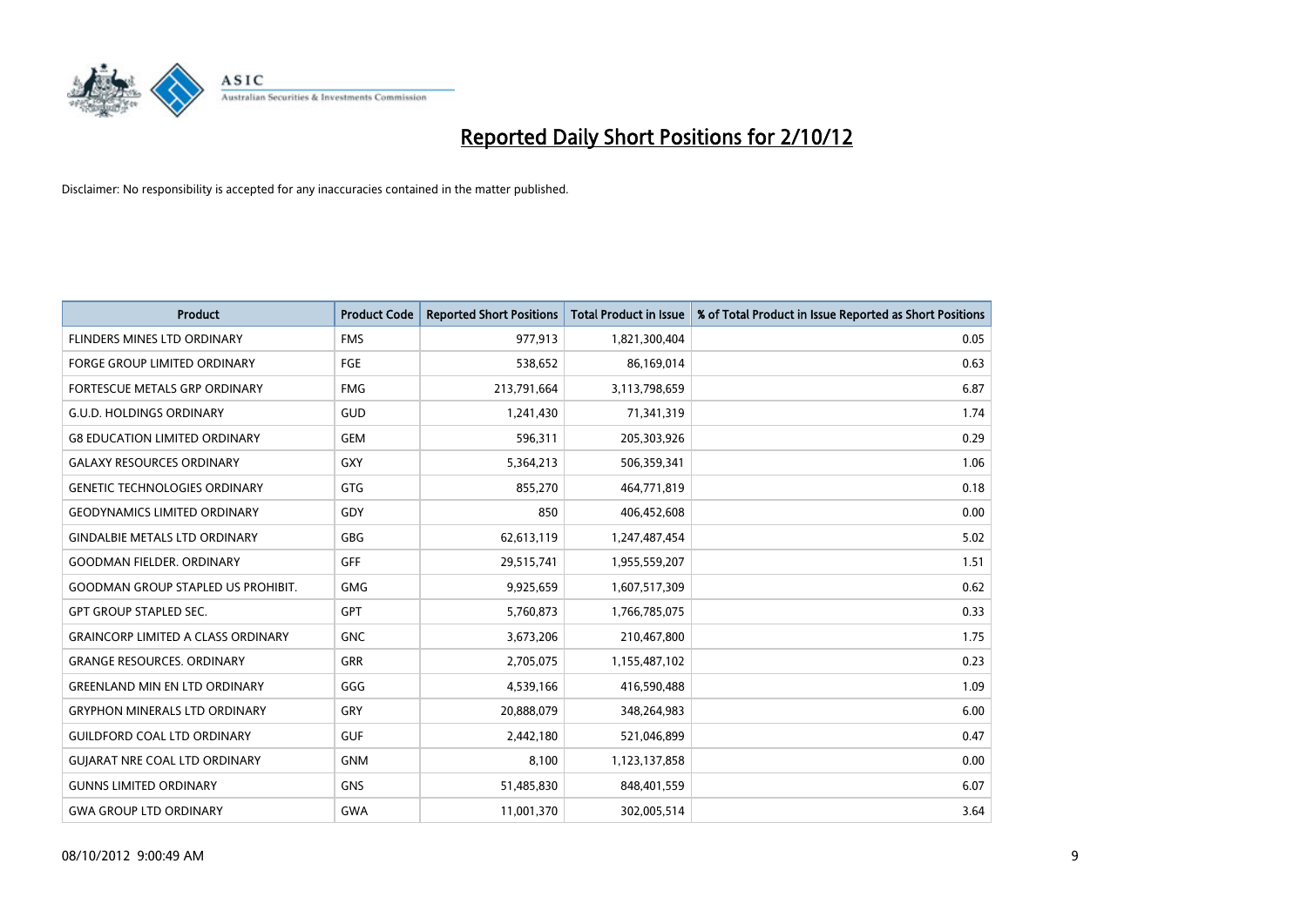

| <b>Product</b>                        | <b>Product Code</b> | <b>Reported Short Positions</b> | <b>Total Product in Issue</b> | % of Total Product in Issue Reported as Short Positions |
|---------------------------------------|---------------------|---------------------------------|-------------------------------|---------------------------------------------------------|
| <b>HARVEY NORMAN ORDINARY</b>         | <b>HVN</b>          | 94,306,955                      | 1,062,316,784                 | 8.88                                                    |
| HASTIE GROUP LIMITED ORDINARY         | <b>HST</b>          | 233,914                         | 137,353,504                   | 0.17                                                    |
| HASTINGS DIVERSIFIED STAPLED SECURITY | <b>HDF</b>          | 340,268                         | 530,001,072                   | 0.06                                                    |
| <b>HENDERSON GROUP CDI 1:1</b>        | <b>HGG</b>          | 6,869,410                       | 703,767,300                   | 0.98                                                    |
| HFA HOLDINGS LIMITED ORDINARY         | <b>HFA</b>          | 3.809                           | 117,332,831                   | 0.00                                                    |
| HILLGROVE RES LTD ORDINARY            | <b>HGO</b>          | 2,546,474                       | 1,022,760,221                 | 0.25                                                    |
| HILLS HOLDINGS LTD ORDINARY           | <b>HIL</b>          | 2,626,555                       | 246,500,444                   | 1.07                                                    |
| HORIZON OIL LIMITED ORDINARY          | <b>HZN</b>          | 25,227,584                      | 1,130,811,515                 | 2.23                                                    |
| ICON ENERGY LIMITED ORDINARY          | <b>ICN</b>          | 72                              | 469,301,394                   | 0.00                                                    |
| <b>IINET LIMITED ORDINARY</b>         | <b>IIN</b>          | 196                             | 161,038,847                   | 0.00                                                    |
| <b>ILUKA RESOURCES ORDINARY</b>       | ILU                 | 49,731,518                      | 418,700,517                   | 11.88                                                   |
| <b>IMDEX LIMITED ORDINARY</b>         | <b>IMD</b>          | 1,804,935                       | 208,235,426                   | 0.87                                                    |
| IMF (AUSTRALIA) LTD ORDINARY          | <b>IMF</b>          | 36,939                          | 123,828,193                   | 0.03                                                    |
| <b>INCITEC PIVOT ORDINARY</b>         | <b>IPL</b>          | 7,691,059                       | 1,628,730,107                 | 0.47                                                    |
| <b>INDEPENDENCE GROUP ORDINARY</b>    | <b>IGO</b>          | 11,815,929                      | 232,882,535                   | 5.07                                                    |
| <b>INDOPHIL RESOURCES ORDINARY</b>    | <b>IRN</b>          | 1,180,409                       | 1,203,146,194                 | 0.10                                                    |
| <b>INDUSTREA LIMITED ORDINARY</b>     | <b>IDL</b>          | 8,868,067                       | 370,268,218                   | 2.40                                                    |
| INFIGEN ENERGY STAPLED SECURITIES     | <b>IFN</b>          | 3,252,181                       | 762,265,972                   | 0.43                                                    |
| <b>INSURANCE AUSTRALIA ORDINARY</b>   | IAG                 | 6,854,477                       | 2,079,034,021                 | 0.33                                                    |
| INTEGRA MINING LTD. ORDINARY          | <b>IGR</b>          | 953.465                         | 934,440,899                   | 0.10                                                    |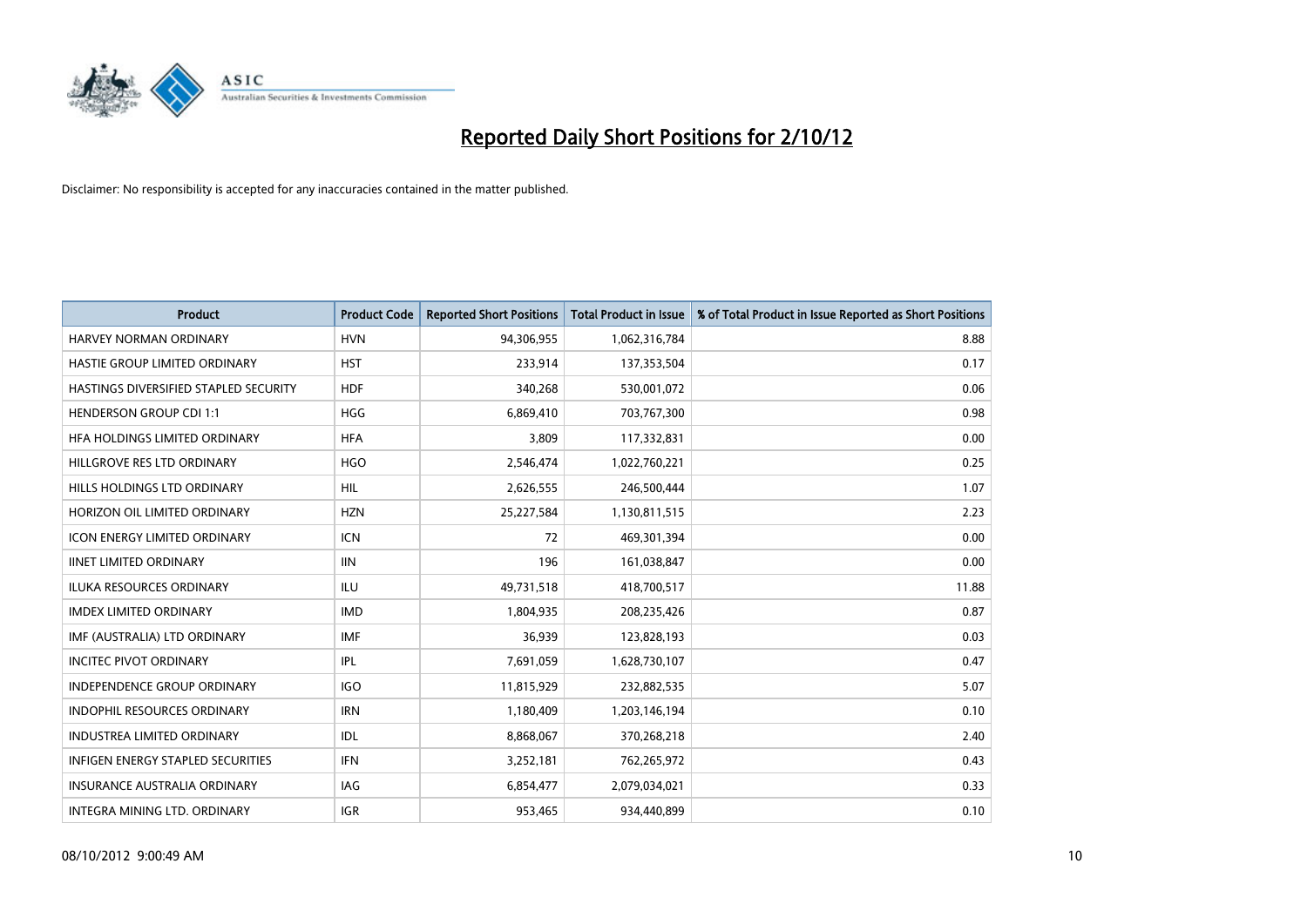

| <b>Product</b>                                | <b>Product Code</b> | <b>Reported Short Positions</b> | <b>Total Product in Issue</b> | % of Total Product in Issue Reported as Short Positions |
|-----------------------------------------------|---------------------|---------------------------------|-------------------------------|---------------------------------------------------------|
| <b>INTREPID MINES ORDINARY</b>                | <b>IAU</b>          | 5,746,246                       | 553,721,671                   | 1.04                                                    |
| <b>INVESTA OFFICE FUND STAPLED SECURITIES</b> | <b>IOF</b>          | 2,701,344                       | 614,047,458                   | 0.44                                                    |
| <b>INVOCARE LIMITED ORDINARY</b>              | IVC                 | 3,344,454                       | 110,030,298                   | 3.04                                                    |
| <b>ION LIMITED ORDINARY</b>                   | <b>ION</b>          | 164,453                         | 256,365,105                   | 0.06                                                    |
| <b>IOOF HOLDINGS LTD ORDINARY</b>             | IFL.                | 2,372,452                       | 229,794,395                   | 1.03                                                    |
| <b>IRESS LIMITED ORDINARY</b>                 | <b>IRE</b>          | 2,488,982                       | 128,620,231                   | 1.94                                                    |
| <b>IRON ORE HOLDINGS ORDINARY</b>             | <b>IOH</b>          | 39,352                          | 161,174,005                   | 0.02                                                    |
| ISHARES MSCI AUS 200 ISHARES MSCI AUS 200     | <b>IOZ</b>          | 10,490                          | 5,705,098                     | 0.18                                                    |
| ISHARES S&P EU 350 CDI 1:1                    | <b>IEU</b>          | 1,258                           | 50,800,000                    | 0.00                                                    |
| <b>IVANHOE AUSTRALIA ORDINARY</b>             | <b>IVA</b>          | 2,475,863                       | 555,583,643                   | 0.45                                                    |
| JAMES HARDIE INDUST CHESS DEPOSITARY INT      | <b>IHX</b>          | 8,953,778                       | 439,542,775                   | 2.04                                                    |
| <b>IB HI-FI LIMITED ORDINARY</b>              | <b>IBH</b>          | 22,036,611                      | 98,850,643                    | 22.29                                                   |
| <b>JUPITER MINES ORDINARY</b>                 | <b>IMS</b>          | 154                             | 2,281,835,383                 | 0.00                                                    |
| <b>KAGARA LTD ORDINARY</b>                    | <b>KZL</b>          | 2,964,682                       | 798,953,117                   | 0.37                                                    |
| KANGAROO RES LTD ORDINARY                     | <b>KRL</b>          | 51,655                          | 3,434,430,012                 | 0.00                                                    |
| KAROON GAS AUSTRALIA ORDINARY                 | <b>KAR</b>          | 1,523,545                       | 221,420,769                   | 0.69                                                    |
| KATHMANDU HOLD LTD ORDINARY                   | <b>KMD</b>          | 878,992                         | 200,165,940                   | 0.44                                                    |
| <b>KBL MINING LIMITED ORDINARY</b>            | <b>KBL</b>          | 1,820                           | 292,335,629                   | 0.00                                                    |
| <b>KENTOR GOLD LIMITED ORDINARY</b>           | KGL                 | 275                             | 140,040,563                   | 0.00                                                    |
| KINGSGATE CONSOLID. ORDINARY                  | <b>KCN</b>          | 7,974,587                       | 151,347,122                   | 5.27                                                    |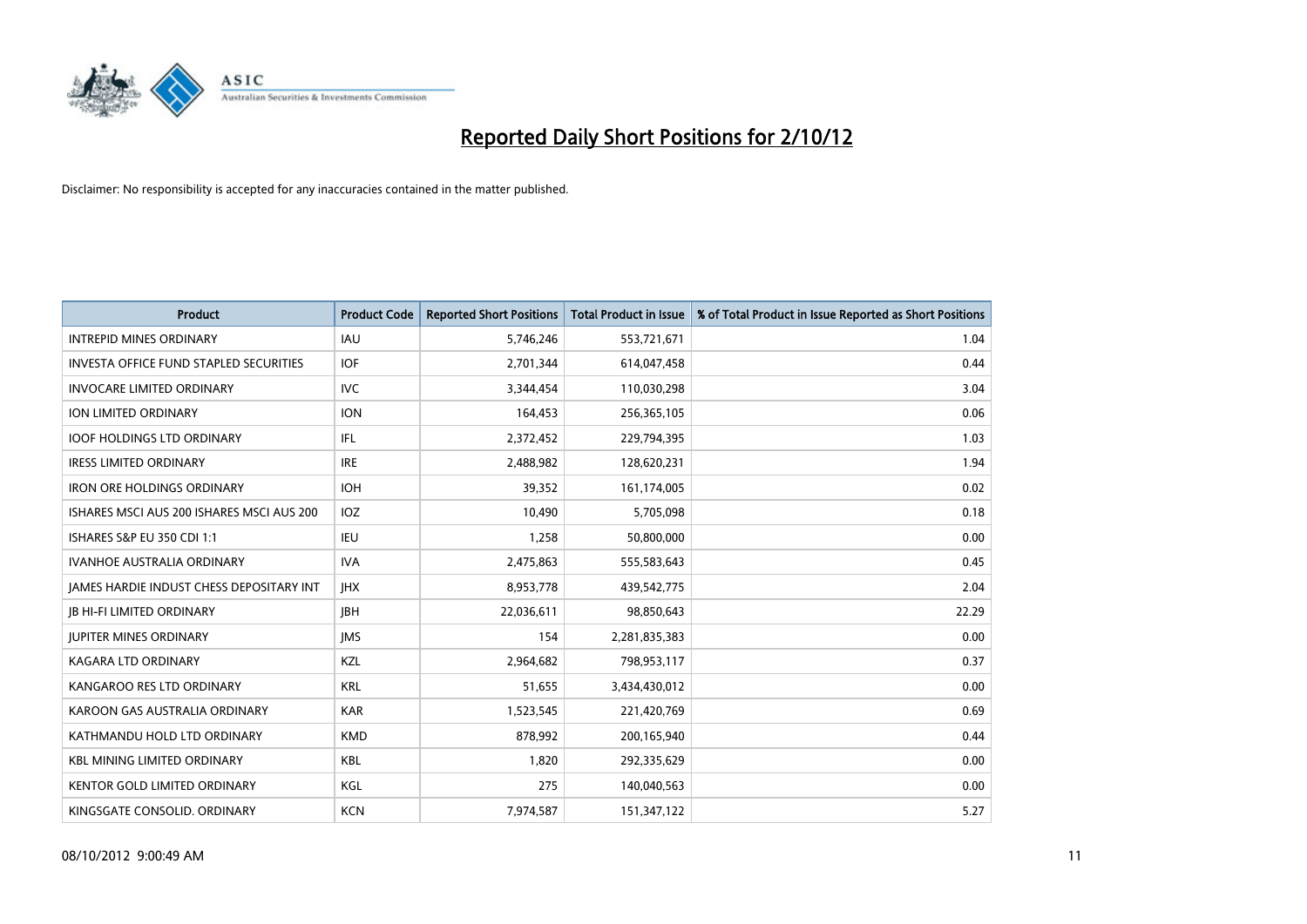

| <b>Product</b>                        | <b>Product Code</b> | <b>Reported Short Positions</b> | <b>Total Product in Issue</b> | % of Total Product in Issue Reported as Short Positions |
|---------------------------------------|---------------------|---------------------------------|-------------------------------|---------------------------------------------------------|
| KINGSROSE MINING LTD ORDINARY         | <b>KRM</b>          | 142,540                         | 289,318,617                   | 0.05                                                    |
| LEIGHTON HOLDINGS ORDINARY            | LEI                 | 14,592,481                      | 337,088,765                   | 4.33                                                    |
| LEND LEASE GROUP UNIT/ORD STAPLED     | LLC                 | 5,459,573                       | 572,789,827                   | 0.95                                                    |
| LINC ENERGY LTD ORDINARY              | <b>LNC</b>          | 28,760,288                      | 504,487,631                   | 5.70                                                    |
| LIQUEFIED NATURAL ORDINARY            | <b>LNG</b>          | 272,800                         | 267,699,015                   | 0.10                                                    |
| LYNAS CORPORATION ORDINARY            | <b>LYC</b>          | 229,289,910                     | 1,716,159,363                 | 13.36                                                   |
| M2 TELECOMMUNICATION ORDINARY         | <b>MTU</b>          | 4,200,715                       | 156,806,954                   | 2.68                                                    |
| <b>MACA LIMITED ORDINARY</b>          | <b>MLD</b>          | 84,606                          | 150,000,000                   | 0.06                                                    |
| <b>MACMAHON HOLDINGS ORDINARY</b>     | <b>MAH</b>          | 6,214,443                       | 741,316,038                   | 0.84                                                    |
| MACO ATLAS ROADS GRP ORDINARY STAPLED | <b>MOA</b>          | 4,051,633                       | 478,531,436                   | 0.85                                                    |
| MACQUARIE GROUP LTD ORDINARY          | MQG                 | 7,731,319                       | 339,207,464                   | 2.28                                                    |
| MAGELLAN FIN GRP LTD ORDINARY         | <b>MFG</b>          | 7.851                           | 152,558,341                   | 0.01                                                    |
| MARENGO MINING ORDINARY               | <b>MGO</b>          | 39,850                          | 1,137,720,551                 | 0.00                                                    |
| <b>MATRIX C &amp; E LTD ORDINARY</b>  | <b>MCE</b>          | 1,081,931                       | 94,555,428                    | 1.14                                                    |
| MAVERICK DRILLING ORDINARY            | <b>MAD</b>          | 5,607,197                       | 452,726,751                   | 1.24                                                    |
| MCMILLAN SHAKESPEARE ORDINARY         | <b>MMS</b>          | 16,055                          | 74,523,965                    | 0.02                                                    |
| MEDUSA MINING LTD ORDINARY            | <b>MML</b>          | 1,447,689                       | 188,903,911                   | 0.77                                                    |
| MELBOURNE IT LIMITED ORDINARY         | <b>MLB</b>          | 493,224                         | 81,965,992                    | 0.60                                                    |
| MEO AUSTRALIA LTD ORDINARY            | <b>MEO</b>          | 5,694,639                       | 539,913,260                   | 1.05                                                    |
| MERMAID MARINE ORDINARY               | <b>MRM</b>          | 1,587,744                       | 221,618,033                   | 0.72                                                    |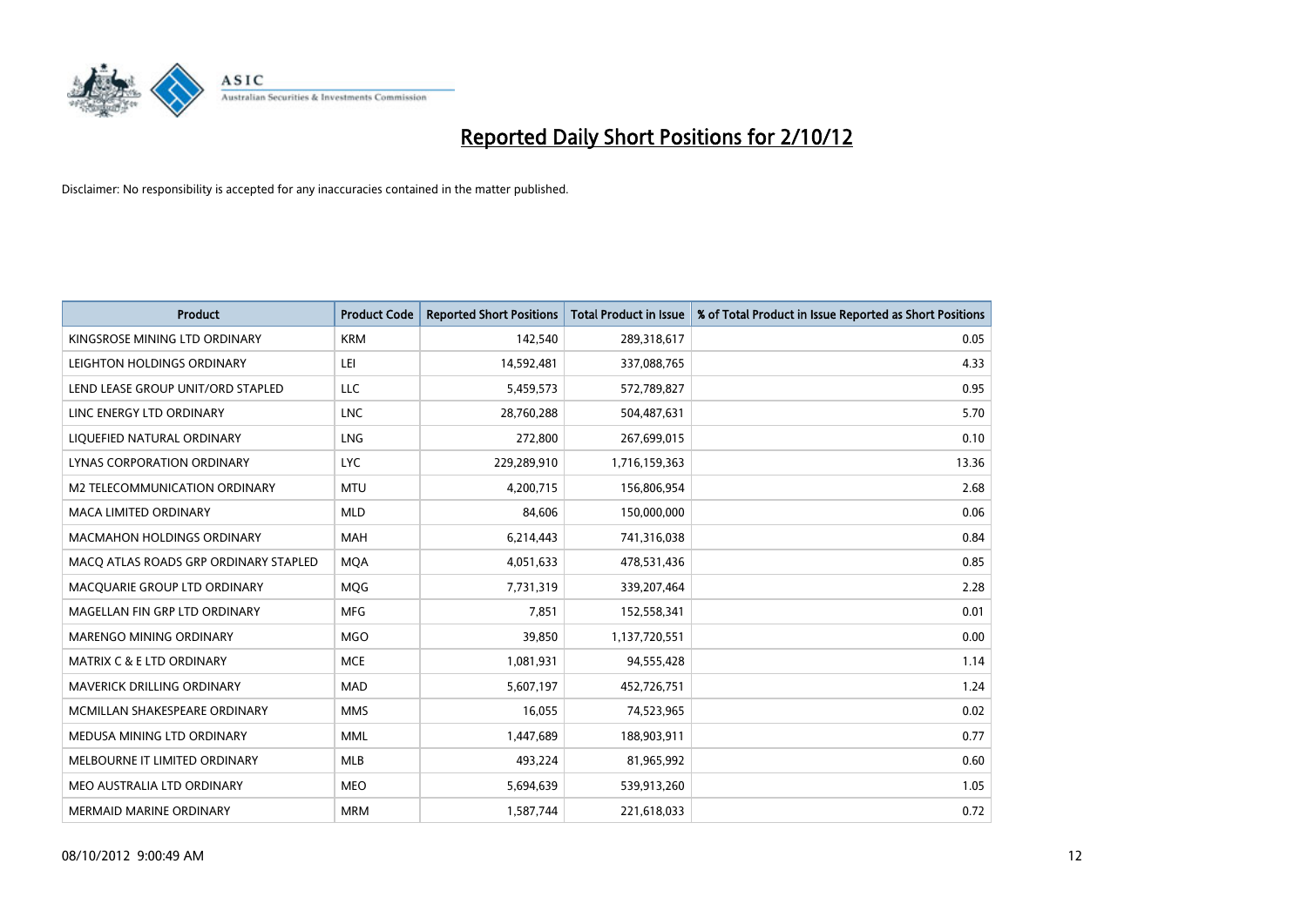

| <b>Product</b>                       | <b>Product Code</b> | <b>Reported Short Positions</b> | <b>Total Product in Issue</b> | % of Total Product in Issue Reported as Short Positions |
|--------------------------------------|---------------------|---------------------------------|-------------------------------|---------------------------------------------------------|
| MESOBLAST LIMITED ORDINARY           | <b>MSB</b>          | 18,273,497                      | 284,478,361                   | 6.42                                                    |
| METALS X LIMITED ORDINARY            | <b>MLX</b>          | 1,558,612                       | 1,316,663,257                 | 0.12                                                    |
| METCASH LIMITED ORDINARY             | <b>MTS</b>          | 53,807,236                      | 880,704,786                   | 6.11                                                    |
| METMINCO LIMITED ORDINARY            | <b>MNC</b>          | 264,456                         | 1,749,541,573                 | 0.02                                                    |
| MICLYN EXP OFFSHR ORDINARY           | <b>MIO</b>          | 75,614                          | 278,639,188                   | 0.03                                                    |
| <b>MILTON CORPORATION ORDINARY</b>   | <b>MLT</b>          | 12,800                          | 121,625,655                   | 0.01                                                    |
| MINCOR RESOURCES NL ORDINARY         | <b>MCR</b>          | 2,062,062                       | 188,208,274                   | 1.10                                                    |
| MINERAL DEPOSITS ORDINARY            | <b>MDL</b>          | 474,001                         | 83,538,786                    | 0.57                                                    |
| MINERAL RESOURCES, ORDINARY          | <b>MIN</b>          | 6,293,297                       | 185,006,018                   | 3.40                                                    |
| MIRABELA NICKEL LTD ORDINARY         | <b>MBN</b>          | 13,960,242                      | 876,582,736                   | 1.59                                                    |
| MIRVAC GROUP STAPLED SECURITIES      | <b>MGR</b>          | 29,389,973                      | 3,425,587,451                 | 0.86                                                    |
| MOLOPO ENERGY LTD ORDINARY           | <b>MPO</b>          | 660,222                         | 245,849,711                   | 0.27                                                    |
| <b>MONADELPHOUS GROUP ORDINARY</b>   | <b>MND</b>          | 4,775,657                       | 90,625,742                    | 5.27                                                    |
| MORTGAGE CHOICE LTD ORDINARY         | <b>MOC</b>          | 2,450,632                       | 122,819,572                   | 2.00                                                    |
| <b>MOUNT GIBSON IRON ORDINARY</b>    | <b>MGX</b>          | 2,873,143                       | 1,085,728,430                 | 0.26                                                    |
| <b>MURCHISON METALS LTD ORDINARY</b> | <b>MMX</b>          | 1,189,362                       | 450,427,346                   | 0.26                                                    |
| MYER HOLDINGS LTD ORDINARY           | <b>MYR</b>          | 69,739,089                      | 583,384,551                   | 11.95                                                   |
| MYSTATE LIMITED ORDINARY             | <b>MYS</b>          | 20,991                          | 87,012,663                    | 0.02                                                    |
| NATIONAL AUST, BANK ORDINARY         | <b>NAB</b>          | 12,084,450                      | 2,297,237,138                 | 0.53                                                    |
| NAVITAS LIMITED ORDINARY             | <b>NVT</b>          | 10,693,296                      | 375,367,918                   | 2.85                                                    |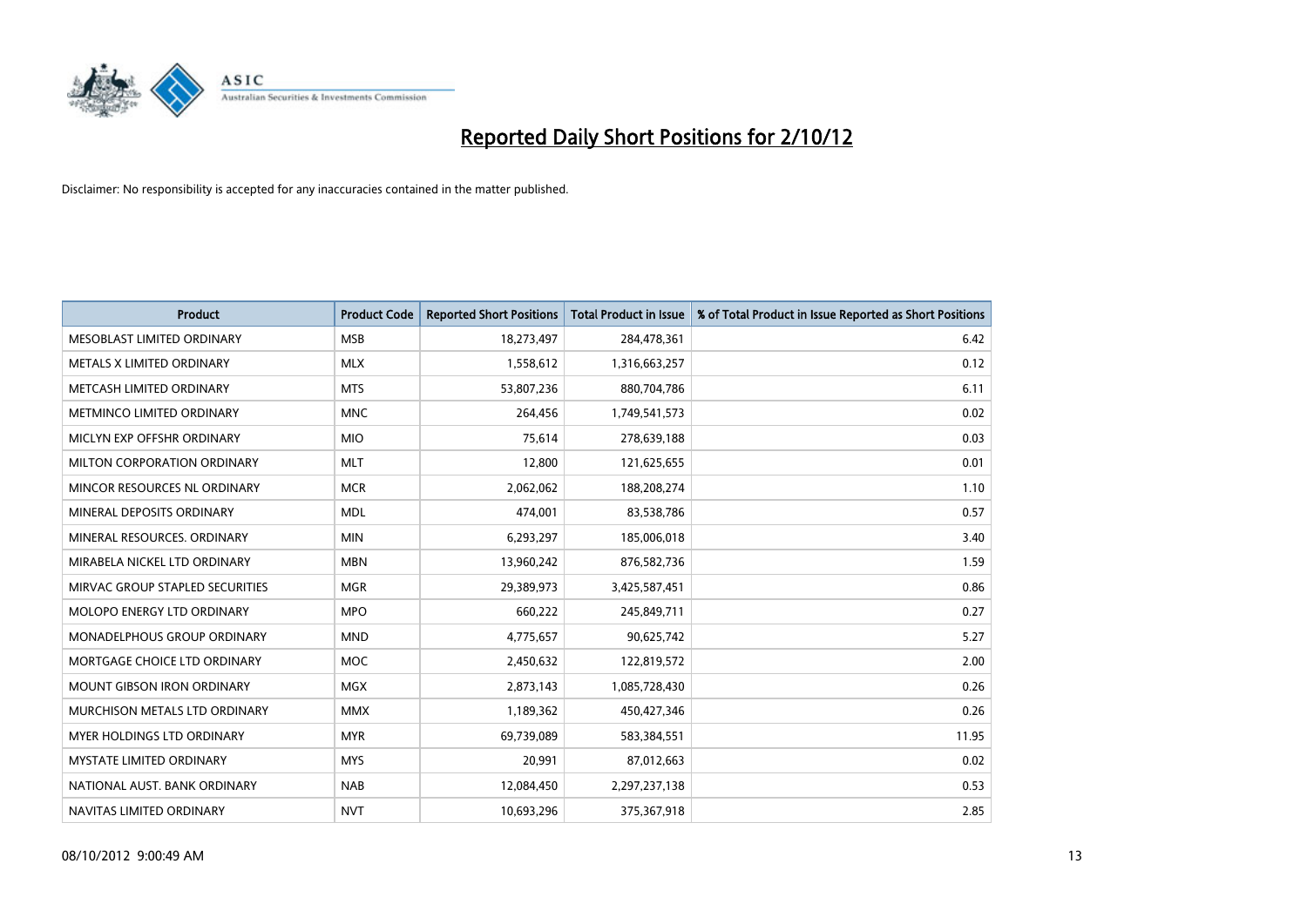

| <b>Product</b>                        | <b>Product Code</b> | <b>Reported Short Positions</b> | <b>Total Product in Issue</b> | % of Total Product in Issue Reported as Short Positions |
|---------------------------------------|---------------------|---------------------------------|-------------------------------|---------------------------------------------------------|
| NEON ENERGY LIMITED ORDINARY          | <b>NEN</b>          | 2,640,511                       | 509,439,518                   | 0.52                                                    |
| NEW HOPE CORPORATION ORDINARY         | <b>NHC</b>          | 3,079,832                       | 830,526,815                   | 0.37                                                    |
| NEW STANDARD ENERGY ORDINARY          | <b>NSE</b>          | 616,473                         | 305,331,847                   | 0.20                                                    |
| NEWCREST MINING ORDINARY              | <b>NCM</b>          | 3,070,626                       | 765,000,000                   | 0.40                                                    |
| NEWS CORP A NON-VOTING CDI            | <b>NWSLV</b>        | 3,338,373                       | 1,558,669,061                 | 0.21                                                    |
| NEWS CORP B VOTING CDI                | <b>NWS</b>          | 2,216,001                       | 798,520,953                   | 0.28                                                    |
| NEWSAT LIMITED ORDINARY               | <b>NWT</b>          | 70,000                          | 233,052,157                   | 0.03                                                    |
| NEXTDC LIMITED ORDINARY               | <b>NXT</b>          | 2,556,913                       | 150,602,388                   | 1.70                                                    |
| NEXUS ENERGY LIMITED ORDINARY         | <b>NXS</b>          | 2,637,370                       | 1,329,821,159                 | 0.20                                                    |
| NIB HOLDINGS LIMITED ORDINARY         | <b>NHF</b>          | 155,814                         | 439,004,182                   | 0.04                                                    |
| NIDO PETROLEUM ORDINARY               | <b>NDO</b>          | 105,313                         | 1,390,829,818                 | 0.01                                                    |
| NOBLE MINERAL RES ORDINARY            | <b>NMG</b>          | 4,590,008                       | 655,522,952                   | 0.70                                                    |
| NORFOLK GROUP ORDINARY                | <b>NFK</b>          | 350                             | 158,890,730                   | 0.00                                                    |
| NORTHERN IRON LTD ORDINARY            | <b>NFE</b>          | 533,510                         | 369,980,113                   | 0.14                                                    |
| NORTHERN STAR ORDINARY                | <b>NST</b>          | 1,005,064                       | 423,968,168                   | 0.24                                                    |
| NRW HOLDINGS LIMITED ORDINARY         | <b>NWH</b>          | 2,761,759                       | 278,888,011                   | 0.99                                                    |
| NUFARM LIMITED ORDINARY               | <b>NUF</b>          | 6,903,877                       | 262,142,247                   | 2.63                                                    |
| OAKTON LIMITED ORDINARY               | <b>OKN</b>          | 117,931                         | 91,721,874                    | 0.13                                                    |
| OCEANAGOLD CORP. CHESS DEPOSITARY INT | <b>OGC</b>          | 1,457,479                       | 263, 167, 267                 | 0.55                                                    |
| OIL SEARCH LTD ORDINARY               | OSH                 | 3,717,158                       | 1,331,356,047                 | 0.28                                                    |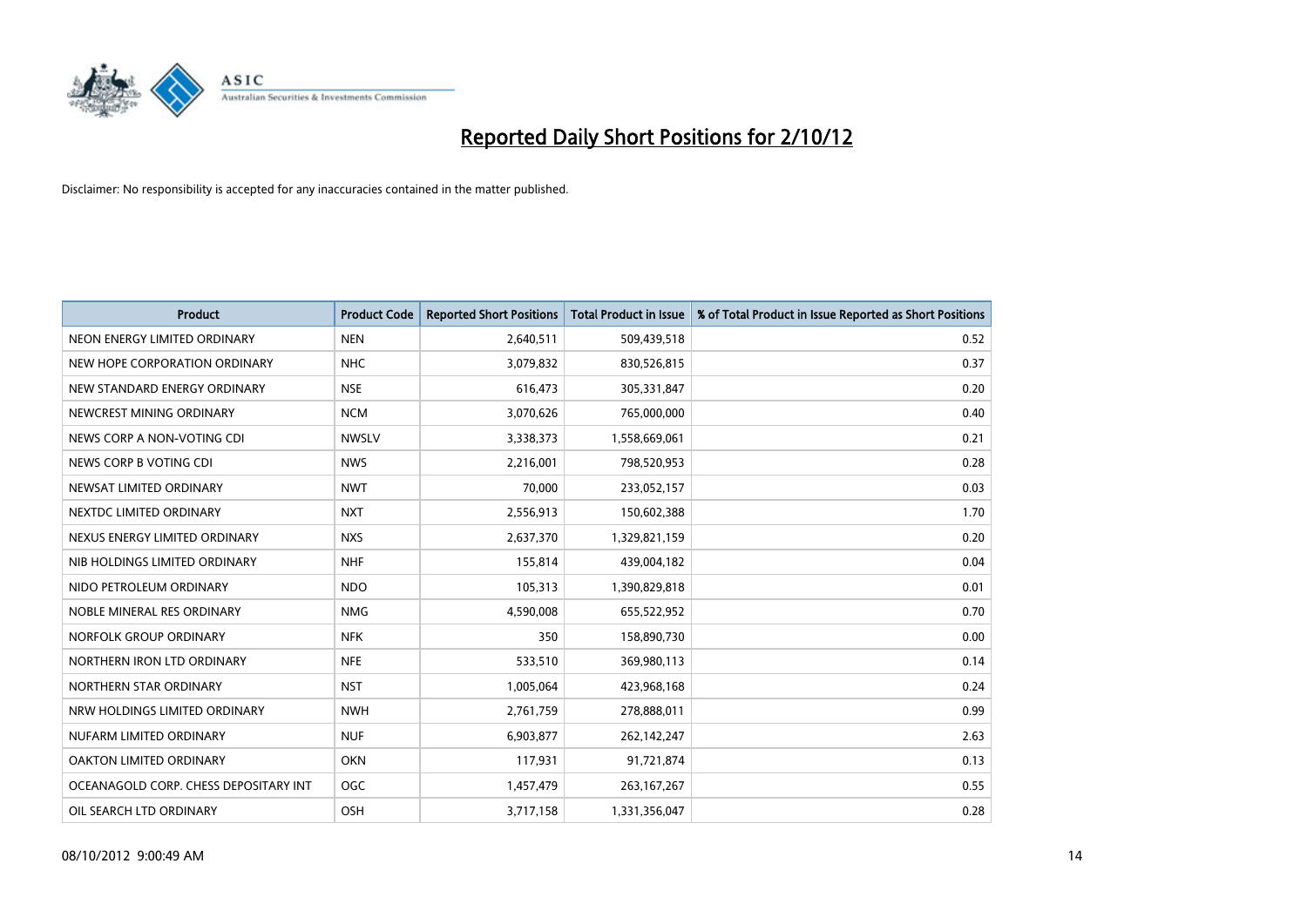

| <b>Product</b>               | <b>Product Code</b> | <b>Reported Short Positions</b> | <b>Total Product in Issue</b> | % of Total Product in Issue Reported as Short Positions |
|------------------------------|---------------------|---------------------------------|-------------------------------|---------------------------------------------------------|
| OM HOLDINGS LIMITED ORDINARY | OMH                 | 4,240,824                       | 673,423,337                   | 0.63                                                    |
| ORICA LIMITED ORDINARY       | ORI                 | 2,189,188                       | 365,642,802                   | 0.60                                                    |
| ORIGIN ENERGY ORDINARY       | <b>ORG</b>          | 9,054,501                       | 1,093,297,307                 | 0.83                                                    |
| OROCOBRE LIMITED ORDINARY    | <b>ORE</b>          | 218,173                         | 103,195,029                   | 0.21                                                    |
| OROTONGROUP LIMITED ORDINARY | <b>ORL</b>          | 226,054                         | 40,880,902                    | 0.55                                                    |
| OZ MINERALS ORDINARY         | OZL                 | 5,063,464                       | 303,470,022                   | 1.67                                                    |
| PACIFIC BRANDS ORDINARY      | <b>PBG</b>          | 7,974,193                       | 912,915,695                   | 0.87                                                    |
| PALADIN ENERGY LTD ORDINARY  | <b>PDN</b>          | 67,671,955                      | 836,825,651                   | 8.09                                                    |
| PANAUST LIMITED ORDINARY     | <b>PNA</b>          | 2,857,616                       | 605,443,685                   | 0.47                                                    |
| PANCONTINENTAL OIL ORDINARY  | <b>PCL</b>          | 878,594                         | 1,148,744,096                 | 0.08                                                    |
| PANORAMIC RESOURCES ORDINARY | PAN                 | 3,311,980                       | 255,681,195                   | 1.30                                                    |
| PAPERLINX LIMITED ORDINARY   | <b>PPX</b>          | 103,231                         | 609,280,761                   | 0.02                                                    |
| PAPILLON RES LTD ORDINARY    | PIR                 | 2,171,340                       | 247,484,045                   | 0.88                                                    |
| PEET LIMITED ORDINARY        | <b>PPC</b>          | 2,599,187                       | 321,013,141                   | 0.81                                                    |
| PERILYA LIMITED ORDINARY     | <b>PEM</b>          | 341,551                         | 769,316,426                   | 0.04                                                    |
| PERPETUAL LIMITED ORDINARY   | <b>PPT</b>          | 2,205,754                       | 41,980,678                    | 5.25                                                    |
| PERSEUS MINING LTD ORDINARY  | PRU                 | 8,340,438                       | 457,962,088                   | 1.82                                                    |
| PHARMAXIS LTD ORDINARY       | <b>PXS</b>          | 5,236,182                       | 307,888,389                   | 1.70                                                    |
| PLATINUM ASSET ORDINARY      | <b>PTM</b>          | 10,339,898                      | 561,347,878                   | 1.84                                                    |
| PLATINUM AUSTRALIA ORDINARY  | <b>PLA</b>          | 836,127                         | 504,968,043                   | 0.17                                                    |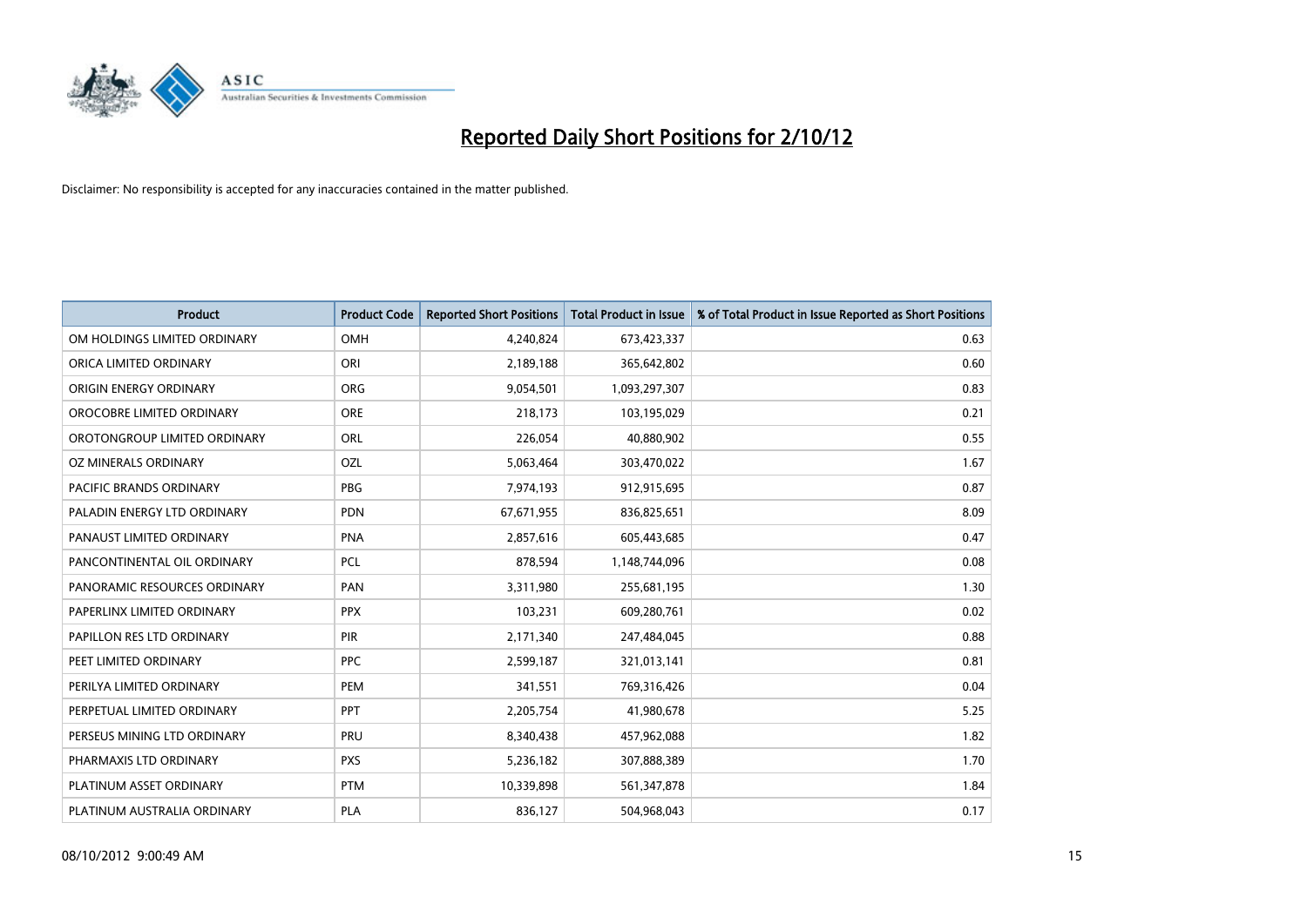

| <b>Product</b>                      | <b>Product Code</b> | <b>Reported Short Positions</b> | <b>Total Product in Issue</b> | % of Total Product in Issue Reported as Short Positions |
|-------------------------------------|---------------------|---------------------------------|-------------------------------|---------------------------------------------------------|
| PMI GOLD CORP CDI 1:1               | <b>PVM</b>          | 45,045                          | 73,075,149                    | 0.06                                                    |
| PMP LIMITED ORDINARY                | <b>PMP</b>          | 146,499                         | 323,781,124                   | 0.05                                                    |
| PREMIER INVESTMENTS ORDINARY        | <b>PMV</b>          | 592,780                         | 155,260,478                   | 0.38                                                    |
| PRIMA BIOMED LTD ORDINARY           | <b>PRR</b>          | 4,889,126                       | 1,066,063,388                 | 0.46                                                    |
| PRIMARY HEALTH CARE ORDINARY        | <b>PRY</b>          | 21,201,070                      | 501,717,314                   | 4.23                                                    |
| PRIMEAG AUSTRALIA ORDINARY          | PAG                 | 81,063                          | 266,394,444                   | 0.03                                                    |
| PROGRAMMED ORDINARY                 | <b>PRG</b>          | 481,901                         | 118,175,280                   | 0.41                                                    |
| <b>QANTAS AIRWAYS ORDINARY</b>      | QAN                 | 22,698,411                      | 2,265,123,620                 | 1.00                                                    |
| <b>OBE INSURANCE GROUP ORDINARY</b> | <b>OBE</b>          | 56,444,169                      | 1,181,684,901                 | 4.78                                                    |
| OR NATIONAL LIMITED ORDINARY        | <b>ORN</b>          | 17,453,992                      | 2,440,000,000                 | 0.72                                                    |
| ORXPHARMA LTD ORDINARY              | <b>QRX</b>          | 96,662                          | 144,577,206                   | 0.07                                                    |
| <b>QUBE LOGISTICS HLDG ORDINARY</b> | QUB                 | 7,693,314                       | 921,407,185                   | 0.83                                                    |
| RAMELIUS RESOURCES ORDINARY         | <b>RMS</b>          | 951,128                         | 336,256,949                   | 0.28                                                    |
| RAMSAY HEALTH CARE ORDINARY         | <b>RHC</b>          | 2,322,303                       | 202,081,252                   | 1.15                                                    |
| <b>RCR TOMLINSON ORDINARY</b>       | <b>RCR</b>          | 160,125                         | 132,406,265                   | 0.12                                                    |
| <b>REA GROUP ORDINARY</b>           | <b>REA</b>          | 281,820                         | 131,714,699                   | 0.21                                                    |
| RECKON LIMITED ORDINARY             | <b>RKN</b>          | 1,038,337                       | 129,488,015                   | 0.80                                                    |
| RED 5 LIMITED ORDINARY              | <b>RED</b>          | 84,732                          | 135,488,008                   | 0.06                                                    |
| RED EMPEROR RESOURCE ORDINARY       | <b>RMP</b>          | 4,500                           | 266,234,221                   | 0.00                                                    |
| RED FORK ENERGY ORDINARY            | <b>RFE</b>          | 1,664,513                       | 384,951,719                   | 0.43                                                    |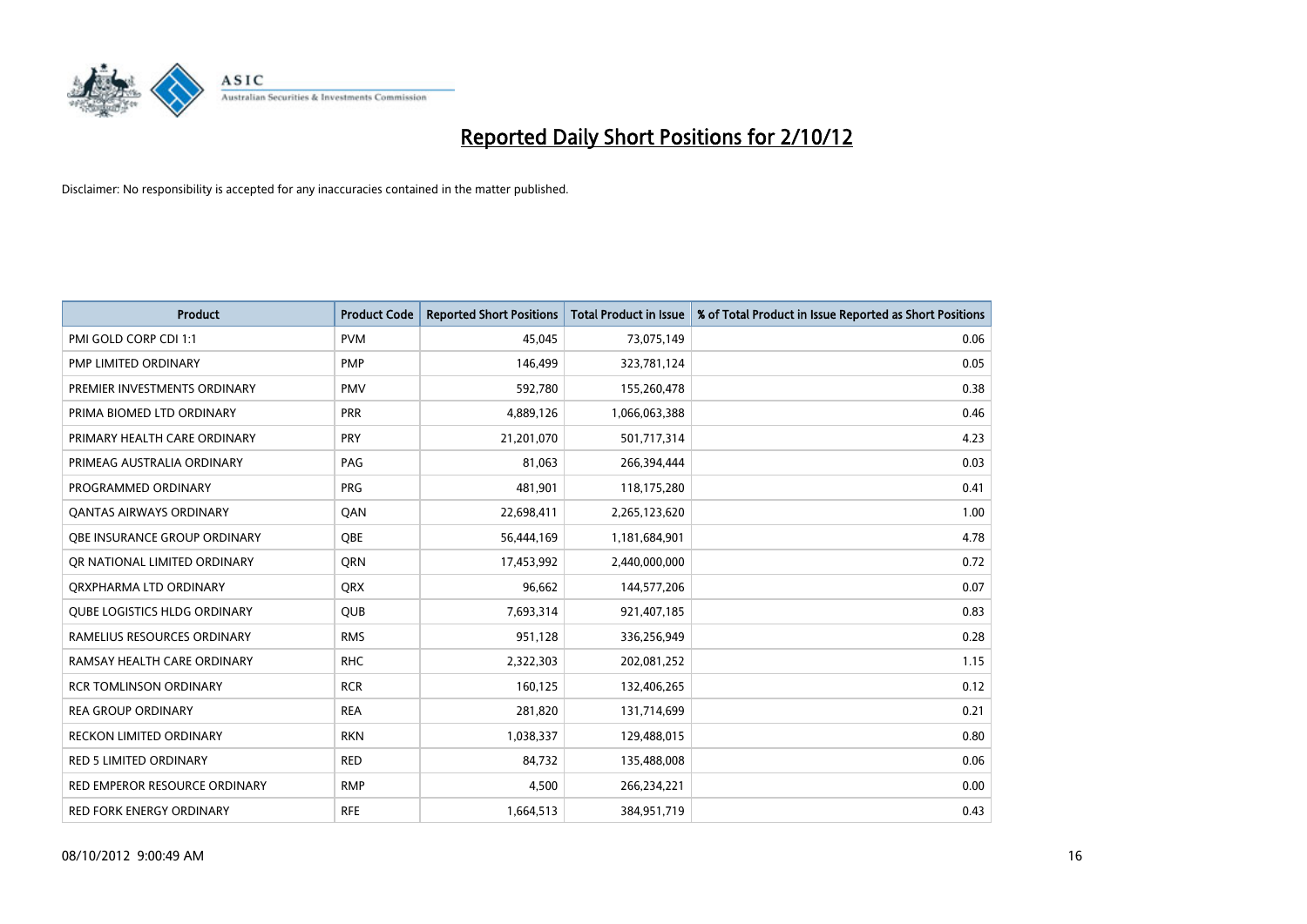

| <b>Product</b>                     | <b>Product Code</b> | <b>Reported Short Positions</b> | <b>Total Product in Issue</b> | % of Total Product in Issue Reported as Short Positions |
|------------------------------------|---------------------|---------------------------------|-------------------------------|---------------------------------------------------------|
| REDBANK ENERGY LTD ORDINARY        | AEI                 | 13                              | 786,287                       | 0.00                                                    |
| REDFLEX HOLDINGS ORDINARY          | <b>RDF</b>          | 6                               | 110,345,599                   | 0.00                                                    |
| REECE AUSTRALIA LTD. ORDINARY      | <b>REH</b>          | 1,001                           | 99,600,000                    | 0.00                                                    |
| REGIS RESOURCES ORDINARY           | <b>RRL</b>          | 441,777                         | 454,111,268                   | 0.10                                                    |
| RESMED INC CDI 10:1                | <b>RMD</b>          | 1,756,083                       | 1,556,242,300                 | 0.11                                                    |
| <b>RESOLUTE MINING ORDINARY</b>    | <b>RSG</b>          | 851,914                         | 628,704,290                   | 0.14                                                    |
| RESOURCE GENERATION ORDINARY       | <b>RES</b>          | 173                             | 262,895,652                   | 0.00                                                    |
| REVERSE CORP LIMITED ORDINARY      | <b>REF</b>          | 100                             | 92,382,175                    | 0.00                                                    |
| REX MINERALS LIMITED ORDINARY      | <b>RXM</b>          | 578,882                         | 188,907,284                   | 0.31                                                    |
| <b>RHG LIMITED ORDINARY</b>        | <b>RHG</b>          | 30,691                          | 308,483,177                   | 0.01                                                    |
| RIALTO ENERGY ORDINARY             | <b>RIA</b>          | 41                              | 672,259,992                   | 0.00                                                    |
| <b>RIDLEY CORPORATION ORDINARY</b> | <b>RIC</b>          | 5,032                           | 307,817,071                   | 0.00                                                    |
| RIO TINTO LIMITED ORDINARY         | <b>RIO</b>          | 15,383,378                      | 435,758,720                   | 3.53                                                    |
| ROC OIL COMPANY ORDINARY           | <b>ROC</b>          | 1,417,588                       | 683,235,552                   | 0.21                                                    |
| ROCKLANDS RICH. LTD ORDINARY       | <b>RCI</b>          | 7,010,000                       | 388,203,917                   | 1.81                                                    |
| RURALCO HOLDINGS ORDINARY          | <b>RHL</b>          | 12,000                          | 55,019,284                    | 0.02                                                    |
| SABRE RESOURCES ORDINARY           | <b>SBR</b>          | 185,000                         | 180,472,228                   | 0.10                                                    |
| SAI GLOBAL LIMITED ORDINARY        | SAI                 | 4,611,646                       | 206,548,346                   | 2.23                                                    |
| SALMAT LIMITED ORDINARY            | <b>SLM</b>          | 1,767,880                       | 159,802,174                   | 1.11                                                    |
| SAMSON OIL & GAS LTD ORDINARY      | <b>SSN</b>          | 4,401,131                       | 1,799,873,156                 | 0.24                                                    |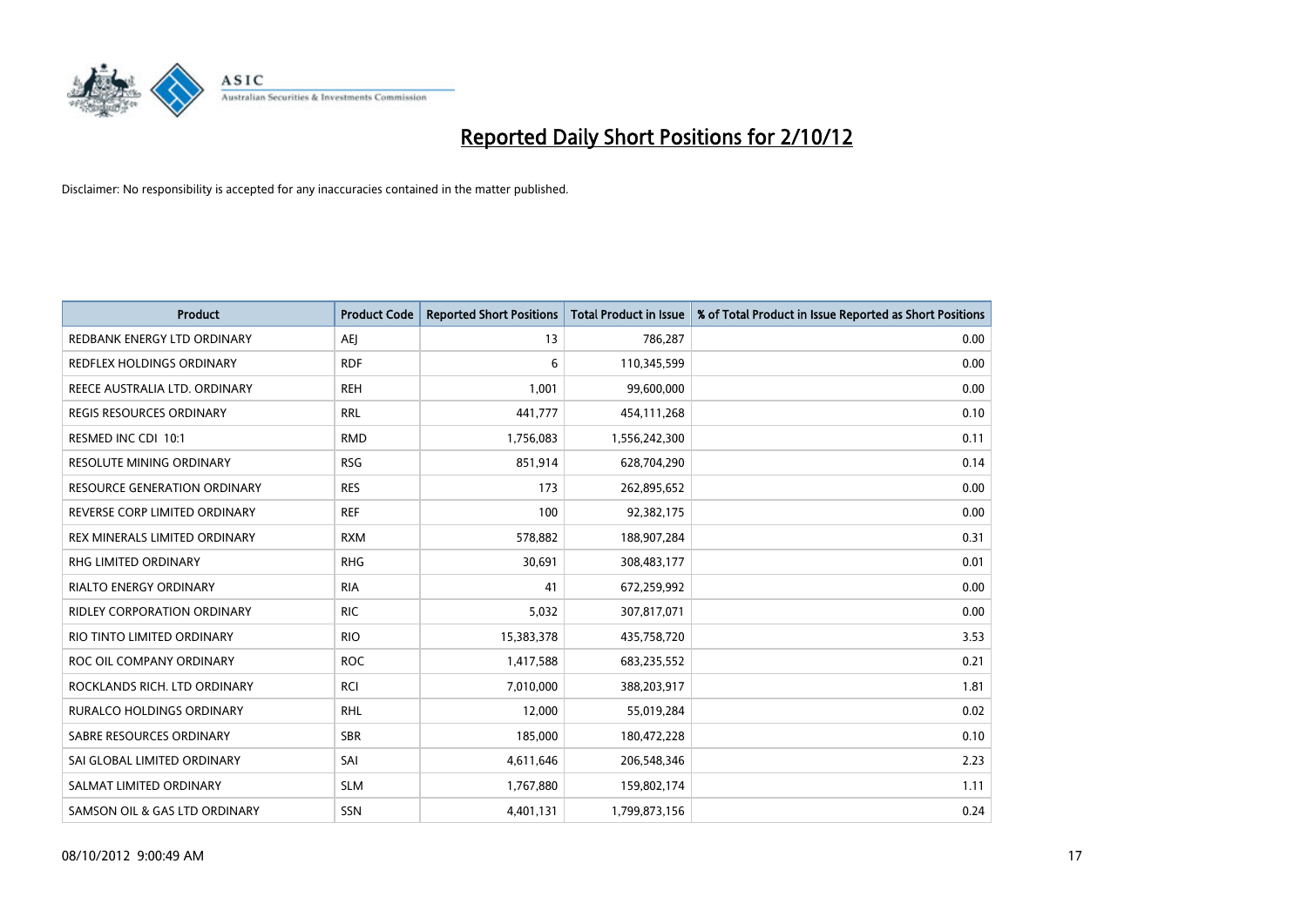

| <b>Product</b>                           | <b>Product Code</b> | <b>Reported Short Positions</b> | <b>Total Product in Issue</b> | % of Total Product in Issue Reported as Short Positions |
|------------------------------------------|---------------------|---------------------------------|-------------------------------|---------------------------------------------------------|
| SANDFIRE RESOURCES ORDINARY              | <b>SFR</b>          | 3,830,778                       | 152,686,801                   | 2.51                                                    |
| <b>SANTOS LTD ORDINARY</b>               | <b>STO</b>          | 4,905,392                       | 958,812,600                   | 0.51                                                    |
| SARACEN MINERAL ORDINARY                 | <b>SAR</b>          | 4,995,319                       | 594,815,640                   | 0.84                                                    |
| SEDGMAN LIMITED ORDINARY                 | <b>SDM</b>          | 100,994                         | 217,623,797                   | 0.05                                                    |
| <b>SEEK LIMITED ORDINARY</b>             | <b>SEK</b>          | 9,582,304                       | 337,101,307                   | 2.84                                                    |
| SENEX ENERGY LIMITED ORDINARY            | SXY                 | 4,407,185                       | 1,139,734,837                 | 0.39                                                    |
| SERVCORP LIMITED ORDINARY                | SRV                 | 101                             | 98,440,807                    | 0.00                                                    |
| SERVICE STREAM ORDINARY                  | <b>SSM</b>          | 400                             | 283,418,867                   | 0.00                                                    |
| SEVEN GROUP HOLDINGS ORDINARY            | <b>SVW</b>          | 1,628,255                       | 307,410,281                   | 0.53                                                    |
| SEVEN WEST MEDIA LTD ORDINARY            | <b>SWM</b>          | 16,657,428                      | 999,160,872                   | 1.67                                                    |
| SIGMA PHARMACEUTICAL ORDINARY            | <b>SIP</b>          | 5,391,270                       | 1,186,303,520                 | 0.45                                                    |
| SILEX SYSTEMS ORDINARY                   | <b>SLX</b>          | 788,993                         | 170,143,997                   | 0.46                                                    |
| SILVER LAKE RESOURCE ORDINARY            | <b>SLR</b>          | 13,029,322                      | 225,493,476                   | 5.78                                                    |
| SIMS METAL MGMT LTD ORDINARY             | SGM                 | 7,733,434                       | 204,600,255                   | 3.78                                                    |
| SINGAPORE TELECOMM. CHESS DEPOSITARY INT | <b>SGT</b>          | 10,135,917                      | 145, 123, 714                 | 6.98                                                    |
| SIRIUS RESOURCES NL ORDINARY             | <b>SIR</b>          | 1,100,000                       | 176,160,419                   | 0.62                                                    |
| SIRTEX MEDICAL ORDINARY                  | <b>SRX</b>          | 23,494                          | 55,768,136                    | 0.04                                                    |
| SKILLED GROUP LTD ORDINARY               | <b>SKE</b>          | 1,892,377                       | 233,487,276                   | 0.81                                                    |
| <b>SKY NETWORK ORDINARY</b>              | <b>SKT</b>          | 4,000                           | 389,139,785                   | 0.00                                                    |
| <b>SLATER &amp; GORDON ORDINARY</b>      | SGH                 | 1,001                           | 170,509,395                   | 0.00                                                    |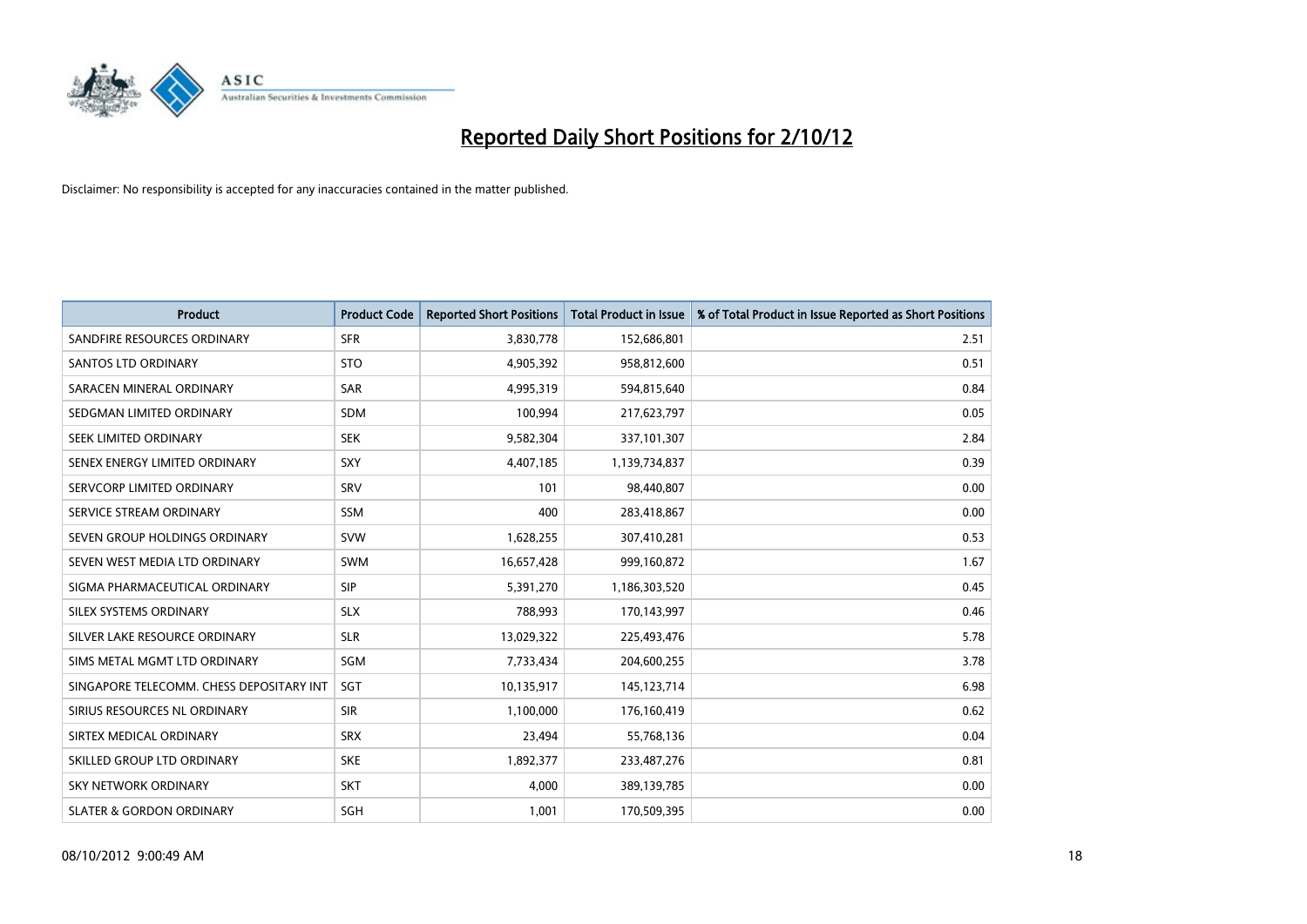

| <b>Product</b>                           | <b>Product Code</b> | <b>Reported Short Positions</b> | <b>Total Product in Issue</b> | % of Total Product in Issue Reported as Short Positions |
|------------------------------------------|---------------------|---------------------------------|-------------------------------|---------------------------------------------------------|
| SMS MANAGEMENT, ORDINARY                 | <b>SMX</b>          | 819,883                         | 68,900,456                    | 1.19                                                    |
| SONIC HEALTHCARE ORDINARY                | <b>SHL</b>          | 5,260,274                       | 392,649,875                   | 1.34                                                    |
| SOUL PATTINSON (W.H) ORDINARY            | SOL                 | 14,742                          | 239,395,320                   | 0.01                                                    |
| SOUTH BOULDER MINES ORDINARY             | <b>STB</b>          | 112,297                         | 126,732,826                   | 0.09                                                    |
| SP AUSNET STAPLED SECURITIES             | <b>SPN</b>          | 6,083,440                       | 3,339,620,165                 | 0.18                                                    |
| SPARK INFRASTRUCTURE STAPLED NOTE & UNIT | SKI                 | 39,947,188                      | 1,326,734,264                 | 3.01                                                    |
| SPDR 200 FUND ETF UNITS                  | <b>STW</b>          | 1,314                           | 49,359,567                    | 0.00                                                    |
| SPECIALTY FASHION ORDINARY               | <b>SFH</b>          | 3,003,611                       | 192,236,121                   | 1.56                                                    |
| ST BARBARA LIMITED ORDINARY              | <b>SBM</b>          | 6,025,682                       | 488,074,077                   | 1.23                                                    |
| STANMORE COAL LTD ORDINARY               | <b>SMR</b>          | 32,870                          | 179,409,108                   | 0.02                                                    |
| STARPHARMA HOLDINGS ORDINARY             | SPL                 | 3,858,576                       | 283,515,060                   | 1.36                                                    |
| STHN CROSS MEDIA ORDINARY                | <b>SXL</b>          | 21,018,471                      | 704,858,525                   | 2.98                                                    |
| STOCKLAND UNITS/ORD STAPLED              | SGP                 | 9,986,205                       | 2,203,157,963                 | 0.45                                                    |
| STRAITS RES LTD. ORDINARY                | SRO                 | 957,644                         | 456,529,474                   | 0.21                                                    |
| <b>STW COMMUNICATIONS ORDINARY</b>       | SGN                 | 105,473                         | 362,798,351                   | 0.03                                                    |
| SUNCORP GROUP LTD ORDINARY               | <b>SUN</b>          | 7,356,274                       | 1,286,600,980                 | 0.57                                                    |
| SUNDANCE ENERGY ORDINARY                 | <b>SEA</b>          | 195,871                         | 277,098,474                   | 0.07                                                    |
| SUNDANCE RESOURCES ORDINARY              | <b>SDL</b>          | 3,471,006                       | 3,049,577,034                 | 0.11                                                    |
| SUNLAND GROUP LTD ORDINARY               | <b>SDG</b>          | 18,391                          | 196,717,811                   | 0.01                                                    |
| SUPER RET REP LTD ORDINARY               | <b>SUL</b>          | 667,619                         | 196,382,811                   | 0.34                                                    |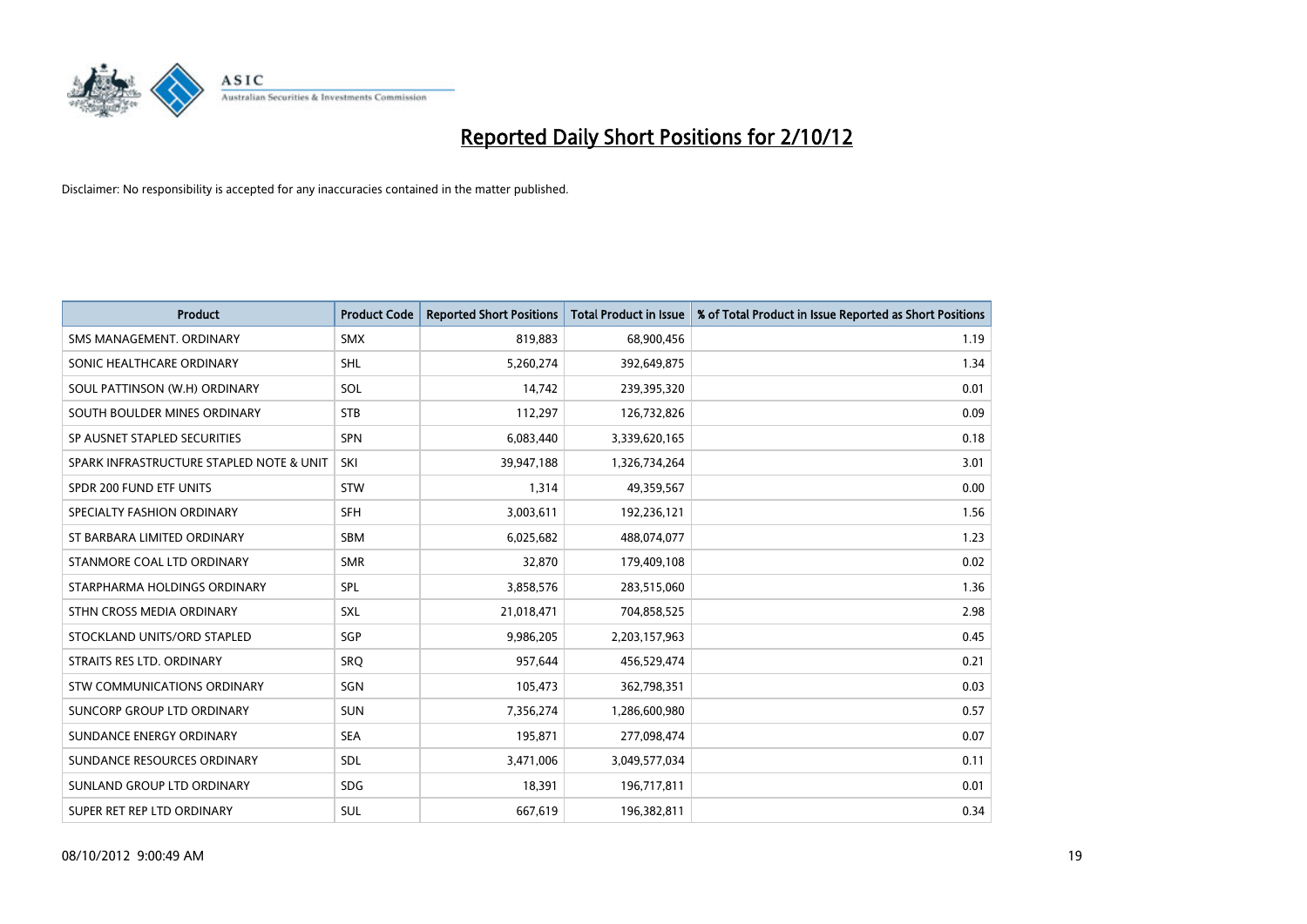

| <b>Product</b>                      | <b>Product Code</b> | <b>Reported Short Positions</b> | <b>Total Product in Issue</b> | % of Total Product in Issue Reported as Short Positions |
|-------------------------------------|---------------------|---------------------------------|-------------------------------|---------------------------------------------------------|
| SYD AIRPORT STAPLED US PROHIBIT.    | <b>SYD</b>          | 14,568,873                      | 1,861,210,782                 | 0.78                                                    |
| SYRAH RESOURCES ORDINARY            | <b>SYR</b>          | 47,632                          | 126,723,021                   | 0.04                                                    |
| TABCORP HOLDINGS LTD ORDINARY       | <b>TAH</b>          | 12,838,395                      | 734,015,737                   | 1.75                                                    |
| TANAMI GOLD NL ORDINARY             | <b>TAM</b>          | 348,510                         | 261,132,677                   | 0.13                                                    |
| TAP OIL LIMITED ORDINARY            | <b>TAP</b>          | 898,594                         | 241,295,311                   | 0.37                                                    |
| TASSAL GROUP LIMITED ORDINARY       | <b>TGR</b>          | 77,264                          | 146,304,404                   | 0.05                                                    |
| <b>TATTS GROUP LTD ORDINARY</b>     | <b>TTS</b>          | 7,692,538                       | 1,363,158,853                 | 0.56                                                    |
| TELECOM CORPORATION ORDINARY        | <b>TEL</b>          | 14,738,624                      | 1,857,845,292                 | 0.79                                                    |
| TELSTRA CORPORATION, ORDINARY       | <b>TLS</b>          | 20,015,113                      | 12,443,074,357                | 0.16                                                    |
| TEN NETWORK HOLDINGS ORDINARY       | <b>TEN</b>          | 91,677,591                      | 1,437,204,873                 | 6.38                                                    |
| TERANGA GOLD CORP CDI 1:1           | <b>TGZ</b>          | 143,681                         | 162,538,320                   | 0.09                                                    |
| <b>TEXON PETROLEUM LTD ORDINARY</b> | <b>TXN</b>          | 65,515                          | 245,039,848                   | 0.03                                                    |
| TFS CORPORATION LTD ORDINARY        | <b>TFC</b>          |                                 | 279,621,829                   | 0.00                                                    |
| THE REJECT SHOP ORDINARY            | <b>TRS</b>          | 2,616,255                       | 26,092,220                    | 10.03                                                   |
| THORN GROUP LIMITED ORDINARY        | <b>TGA</b>          | 138,934                         | 146,374,703                   | 0.09                                                    |
| TIGER RESOURCES ORDINARY            | <b>TGS</b>          | 1,674,507                       | 673,470,269                   | 0.25                                                    |
| TOLL HOLDINGS LTD ORDINARY          | <b>TOL</b>          | 22,201,516                      | 717,133,875                   | 3.10                                                    |
| TOX FREE SOLUTIONS ORDINARY         | <b>TOX</b>          | 56,510                          | 115,311,608                   | 0.05                                                    |
| TPG TELECOM LIMITED ORDINARY        | <b>TPM</b>          | 4,318,519                       | 793,808,141                   | 0.54                                                    |
| TRADE ME GROUP ORDINARY             | <b>TME</b>          | 162,279                         | 395,745,510                   | 0.04                                                    |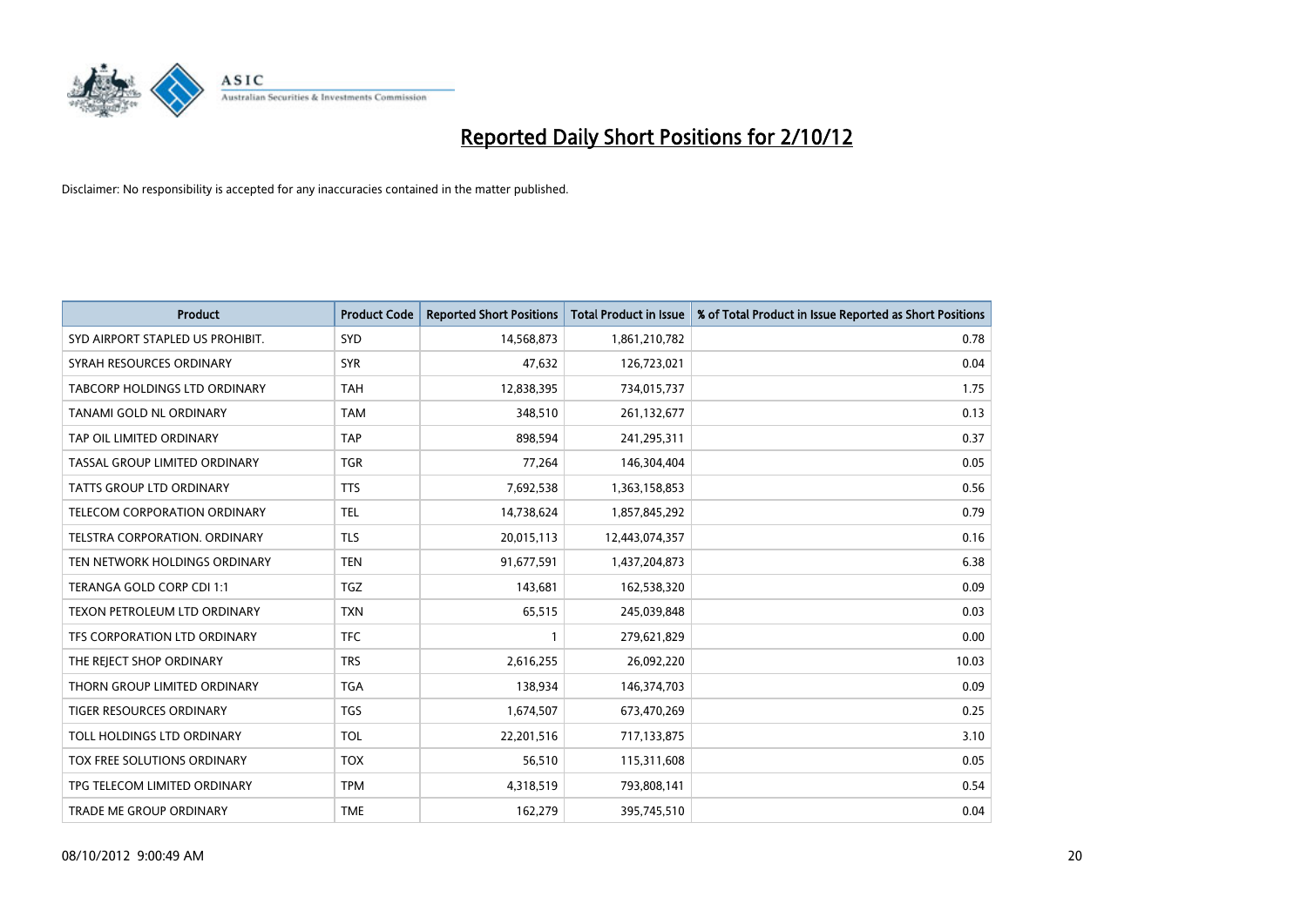

| <b>Product</b>                         | <b>Product Code</b> | <b>Reported Short Positions</b> | <b>Total Product in Issue</b> | % of Total Product in Issue Reported as Short Positions |
|----------------------------------------|---------------------|---------------------------------|-------------------------------|---------------------------------------------------------|
| <b>TRANSFIELD SERVICES ORDINARY</b>    | <b>TSE</b>          | 7,615,473                       | 517,878,468                   | 1.47                                                    |
| TRANSPACIFIC INDUST. ORDINARY          | <b>TPI</b>          | 4,669,392                       | 1,578,528,702                 | 0.30                                                    |
| TRANSURBAN GROUP TRIPLE STAPLED SEC.   | <b>TCL</b>          | 10,351,386                      | 1,461,665,097                 | 0.71                                                    |
| TREASURY WINE ESTATE ORDINARY          | <b>TWE</b>          | 12,044,395                      | 647,227,144                   | 1.86                                                    |
| TROY RESOURCES LTD ORDINARY            | <b>TRY</b>          | 233,709                         | 90,658,649                    | 0.26                                                    |
| UGL LIMITED ORDINARY                   | UGL                 | 6,491,479                       | 166,315,038                   | 3.90                                                    |
| UNILIFE CORPORATION CDI 6:1            | <b>UNS</b>          | 186,313                         | 253,416,456                   | 0.07                                                    |
| UXC LIMITED ORDINARY                   | <b>UXC</b>          | 1,148,144                       | 307,459,623                   | 0.37                                                    |
| <b>VENTURE MINERALS ORDINARY</b>       | <b>VMS</b>          | 135,674                         | 275,787,870                   | 0.05                                                    |
| <b>VILLAGE ROADSHOW LTD ORDINARY</b>   | <b>VRL</b>          | 2,000                           | 153,256,423                   | 0.00                                                    |
| VIRGIN AUS HLDG LTD ORDINARY           | <b>VAH</b>          | 25,403,426                      | 2,210,197,600                 | 1.15                                                    |
| VITERRA INC CDI 1:1                    | <b>VTA</b>          | 10                              | 68,629,939                    | 0.00                                                    |
| <b>VOCUS COMMS LTD ORDINARY</b>        | VOC                 | 42,026                          | 74,776,058                    | 0.06                                                    |
| <b>WATPAC LIMITED ORDINARY</b>         | <b>WTP</b>          | 8,927                           | 184,332,526                   | 0.00                                                    |
| <b>WDS LIMITED ORDINARY</b>            | <b>WDS</b>          | $\overline{7}$                  | 144,740,614                   | 0.00                                                    |
| WEBIET LIMITED ORDINARY                | <b>WEB</b>          | 633                             | 71,065,929                    | 0.00                                                    |
| WESFARMERS LIMITED ORDINARY            | <b>WES</b>          | 29,302,029                      | 1,006,582,930                 | 2.91                                                    |
| WESFARMERS LIMITED PARTIALLY PROTECTED | <b>WESN</b>         | 1,535,405                       | 150,555,880                   | 1.02                                                    |
| WESTERN AREAS NL ORDINARY              | <b>WSA</b>          | 12,062,113                      | 179,735,899                   | 6.71                                                    |
| WESTERN DESERT RES. ORDINARY           | <b>WDR</b>          | 252,389                         | 321,171,029                   | 0.08                                                    |